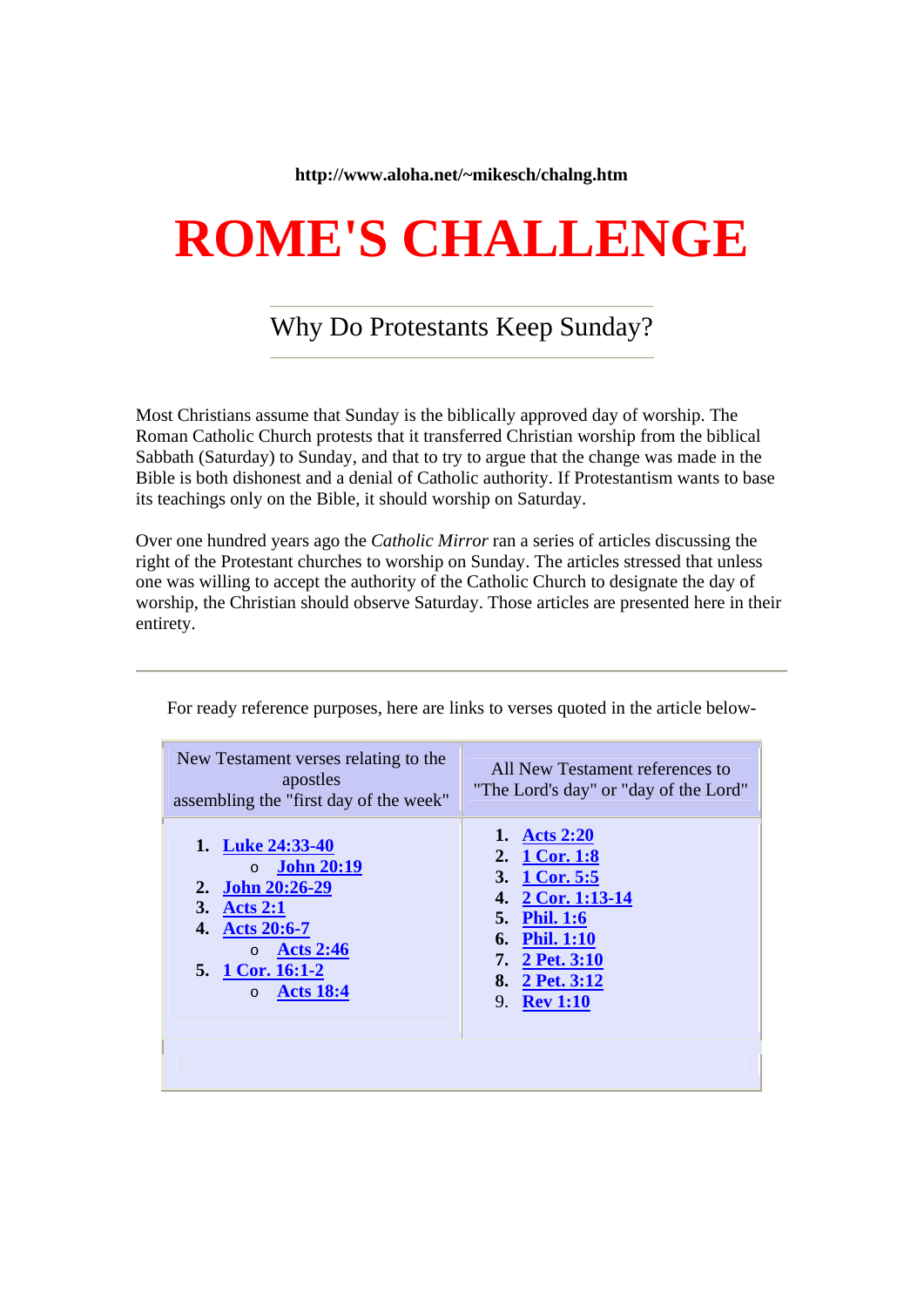FEBRUARY 24, 1893, the General Conference of Seventhday Adventists adopted certain resolutions appealing to the government and people of the United States from the decision of the Supreme Court declaring this to be a Christian nation, and from the action of Congress in legislating upon the subject of religion\*, and remonstrating against the principle and all the consequences of the same. In March 1893, the **International Religious Liberty Association** printed these resolutions in a tract entitled *Appeal and Remonstrance.* On receipt of one of these, the editor of the *Catholic Mirror* of Baltimore, Maryland, published a series of that paper September, 2, 9, 16, and 23, 1893. The *Catholic Mirror* was the official organ of Cardinal Gibbons and the Papacy in the United States.



four editorials, which appeared in Archbishop of Baltimore Maryland (1877- Photo copyright 1914 by Underwood & Underwood **James Cardinal Gibbons** 1921)

These articles, therefore, although not written by the Cardinal's own hand, appeared under his official sanction, and as the expression of the Papacy to Protestantism, and the demand of the Papacy that Protestants shall render to the Papacy an account of *why* they keep Sunday and also of *how* they keep it.

The following matter (excepting the footnotes, the editor's note in brackets beginning on page 25 and ending on page 27, and the two Appendixes) is a verbatim reprint of these editorials, including the title on page 2.

 \* The Supreme Court said in a decision, "this is a Christian nation" (Holy Trinity Church v. U.S.), on February 29th, 1892. The Congressional legislation was H.R. 7520 (the Durborow World's Fair Bill), a bill passed by the 52nd U.S. Congress and signed into law by President Harrison on August 5, 1892, appropriating \$2,500,000 to the Chicago World's Fair (Columbian Exposition), on the condition that the fair be closed to the public on Sundays. The bill declared "the first day of the week commonly called Sunday" to be "the Christian Sabbath," "the Sabbath of the nation". (U. S. Statutes, Vol.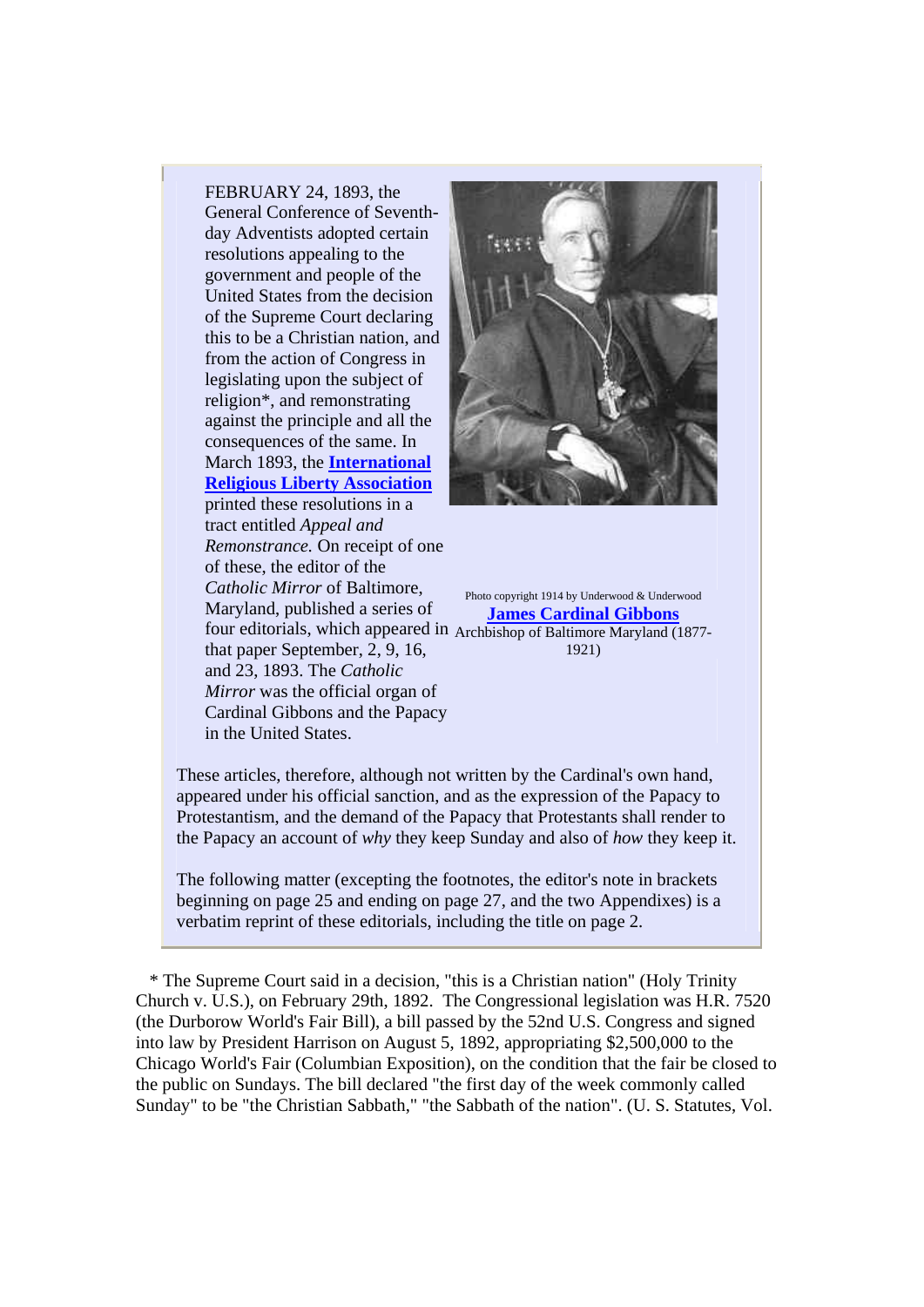27, Part 1, pp. 363, 388.) Despite this, the fair directors eventually bowed to public pressure and opened the fair on Sundays, beginning on May 28th of 1893.

**Notre Dame University** has the relevant issues of the *Catholic Mirror* archived on microfilm.

**Archdiocese of Baltimore Maryland** website, which published the *Catholic Mirror*.



[From page 8 of the *Catholic Mirror* of Sept. 2, 1893]

# **THE CHRISTIAN SABBATH**

 THE GENUINE OFFSPRING OF THE UNION OF THE HOLY SPIRIT AND THE CATHOLIC CHURCH HIS SPOUSE. THE CLAIMS OF PROTESTANTISM TO ANY PART THEREIN PROVED TO BE GROUNDLESS, SELF-CONTRADICTORY, AND SUICIDAL

 Our attention has been called to the above subject in the past week by the receipt of a brochure of twenty-one pages, published by the International Religious Liberty Association, entitled, "Appeal and Remonstrance," embodying resolutions adopted the General Conference of the Seventh-day Adventists (February 24th, '93). The resolutions criticize and censure, with much acerbity, the action of the United States Congress, and of the Supreme Court, for the invading the rights of the people by closing the World's Fair on Sunday.

 The Adventists are the only body of Christians with the Bible as their teacher, who can find no warrant in its pages for the change of the day from the seventh to the first. Hence their appellation, "Seventh-day Adventists." Their cardinal principle consists in setting apart Saturday for the exclusive worship of God, in conformity with the positive command of God himself, repeatedly reiterated in the sacred books of the Old and New Testaments, literally obeyed by the children of Israel for thousands of years to this day, and endorsed by the teaching and practice of the Son of God whilst on earth.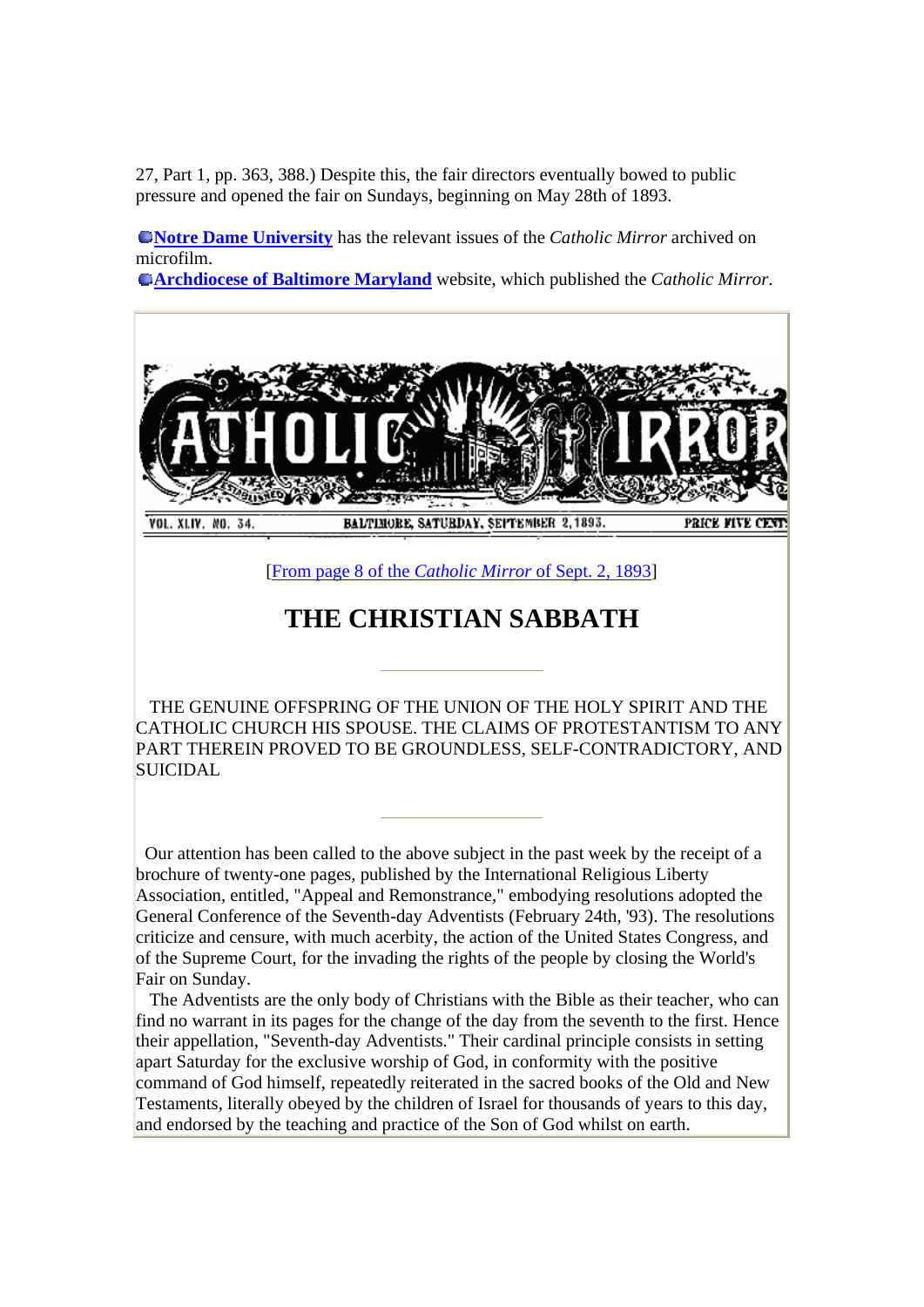Per contra, the Protestants of the world, the Adventists excepted, with the *same* Bible as their cherished and sole infallible teacher, by their practice, since their appearance in the sixteenth century, with the time-honored practice of the Jewish people before their eyes, have rejected the day named for His worship by God, and assumed, in apparent contradiction of His command, a day for His worship never once referred to for that purpose, in the pages of that Sacred Volume.

 What Protestant pulpit does not ring almost every Sunday with loud and impassioned invectives against Sabbath violation? Who can forget the fanatical clamor of the Protestant ministers throughout the length and breadth of the land against opening the gates of the World's Fair on Sunday? the thousands of petitions, signed by millions, to save the Lord's Day from desecration? Surely, such general and widespread excitement and noisy remonstrance could not have existed without the strongest grounds for such animated protests.

 And when quarters were assigned at the World's Fair to the various sects of Protestantism for the exhibition of articles, who can forget the emphatic expressions of virtuous and conscientious indignation exhibited by our Presbyterian brethren, as soon as they learned of the decision of the Supreme Court not to interfere in the Sunday opening? The newspapers informed us that they flatly refused to utilize the space accorded them, or open their boxes, demanding the right to withdraw the articles, in rigid adherence to their principles, and thus decline all contact with the sacrilegious and Sabbath-breaking **Exhibition** 

 Doubtless, our Calvinistic brethren deserved and shared the sympathy of all the other sects, who, however, lost the opportunity of posing as martyrs in vindication of the Sabbath observance.

 They thus became a "spectacle to the world, to angels, and to men," although their Protestant brethren, who failed to share the monopoly, were uncharitably and enviously disposed to attribute their steadfast adherence to religious principle, to Pharisaical pride and dogged obstinacy.

 Our purpose in throwing off this article, is to shed such light on this all-important question (for were the Sabbath question to be removed from the Protestant pulpit, the sects would feel lost, and the preachers be deprived of their "Cheshire cheese") that our readers may be able to comprehend the question in *all its bearings*, and thus reach a clear conviction.

 The Christian world is, morally speaking, united on the question and practice of worshiping God on *the first day* of the week.

 The Israelites, scattered all over the earth, keep *the last day* of the week sacred to the worship of the Deity. In this particular, the Seventh-day Adventists (a sect of Christians numerically few) have also selected the same day.

 Israelites and Adventists both appeal to the Bible for the divine command, persistently obliging the strict observance of Saturday.

 The Israelite respects the authority of the Old Testament only, but the Adventist, who is a Christian, accepts the New Testament on the same ground as the Old: viz., an inspired record also. He finds that the Bible, his teacher, is consistent in both parts, that the Redeemer, during His mortal life, never kept any other day than Saturday. The Gospels plainly evince to him this fact; whilst, in the pages of the Acts of the Apostles, the Epistles, and the Apocalypse, not the vestige of an act canceling the Saturday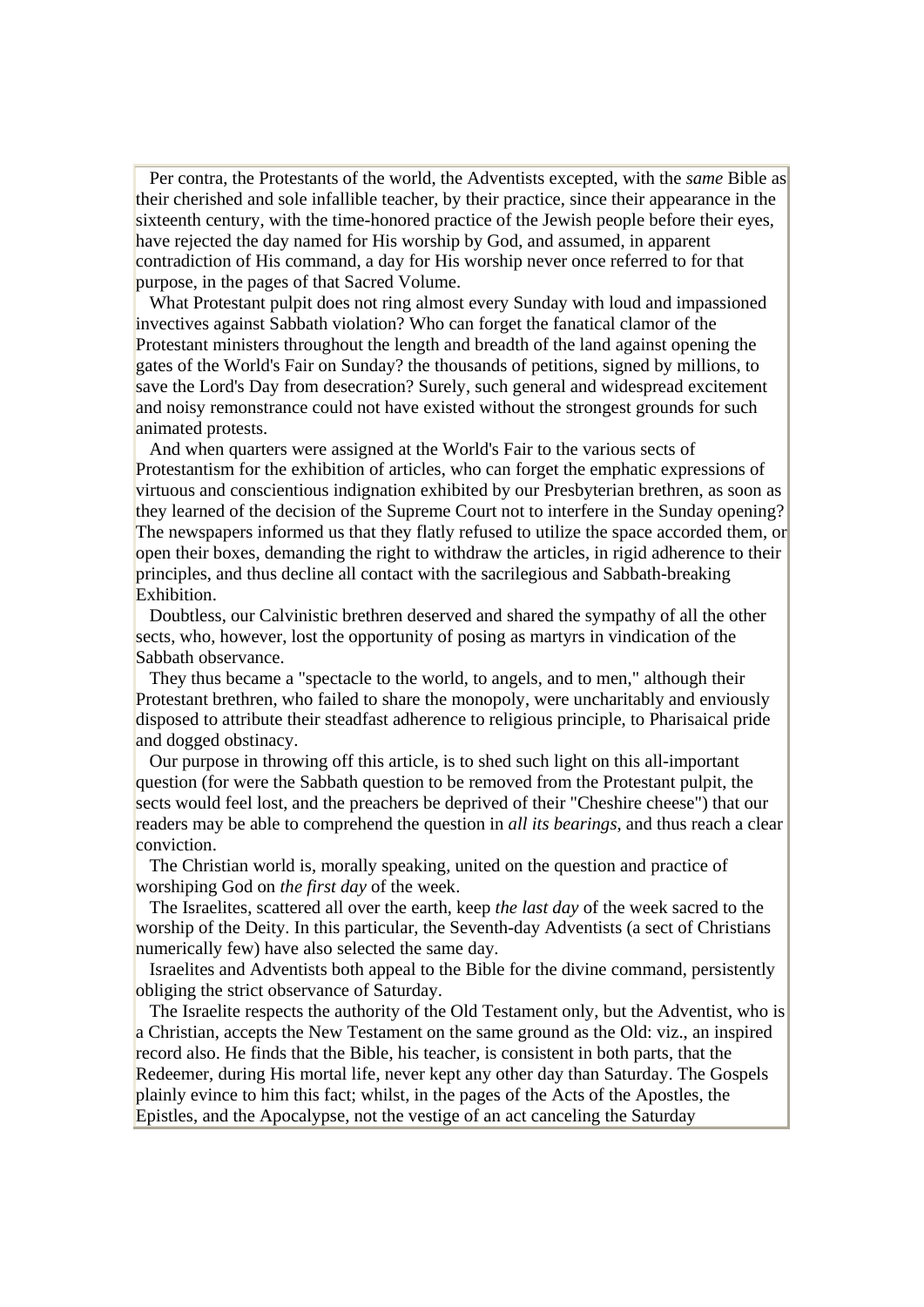arrangement can be found.

 The Adventists, therefore, in common with Israelites, derive their belief from the Old Testament, which position is confirmed by the New Testament, endorsing fully by the life and practice of the Redeemer and His apostles the teaching of the Sacred Word for nearly a century of the Christian era.

 Numerically considered, the Seventh-day Adventists form an insignificant portion of the Protestants population of the earth, but, as the question is not one of numbers, but of truth, and right, a strict sense of justice forbids the condemnation of this little sect without a calm and unbiased investigation; this is none of our funeral.

 The Protestant world has been, from its infancy, in the sixteenth century, in thorough accord with the Catholic Church, in keeping "holy," not Saturday, but Sunday. The discussion of the grounds that led to this unanimity of sentiment and practice of over 300 years, must help toward placing Protestantism on a solid basis in this particular, should the arguments in favor of its position overcome those furnished by the Israelites and Adventists, the Bible, the sole recognized teacher of both litigants, being the umpire and witness. If however, on the other hand, the latter furnish arguments, incontrovertible by the great mass of Protestants, both cases of litigants, appealing to their common teacher, the Bible, the great body of Protestants, so far from clamoring, as they do with vigorous pertinacity for the strict keeping of Sunday, have no other resource [recourse] left than the admission that they have been teaching and practicing *what is Scripturally false for over three centuries,* by adopting the teaching and practice of what they have always pretended to believe an apostate church, contrary to every warrant and teaching of sacred Scripture. To add to the intensity of this Scriptural and unpardonable blunder, it involves one of the most positive and emphatic commands of God to His servant, man: "Remember the Sabbath day, to keep it holy."

 No Protestant living today has ever yet obeyed that command, preferring to follow the apostate church referred to than his teacher the Bible, which, from Genesis to Revelation, *teaches no other doctrine*, should the Israelites and Seventh-day Adventists be correct. Both sides appeal to the Bible as their "infallible" teacher. Let the Bible decide whether Saturday or Sunday be the day enjoined by God. One of the two bodies must be wrong, and, whereas a false position on this all-important question involves terrible penalties, threatened by God Himself, against the transgressor of this "perpetual covenant," we shall enter on the discussion of the merits of the arguments wielded by both sides. Neither is the discussion of this paramount subject above the capacity of ordinary minds, nor does it involve extraordinary study. It resolves itself into a few plain questions easy of solution:

1st. Which day of the week does the Bible enjoin to be kept holy?

 2nd. Has the New Testament modified by precept or practice the original command? 3rd. Have Protestants, since the sixteenth century, obeyed the command of God by keeping "holy" the day enjoined by their infallible guide and teacher, the Bible? and if not, why not?

 To the above three questions we pledge ourselves to furnish as many intelligent answers, which cannot fail to vindicate the truth and uphold the deformity of error.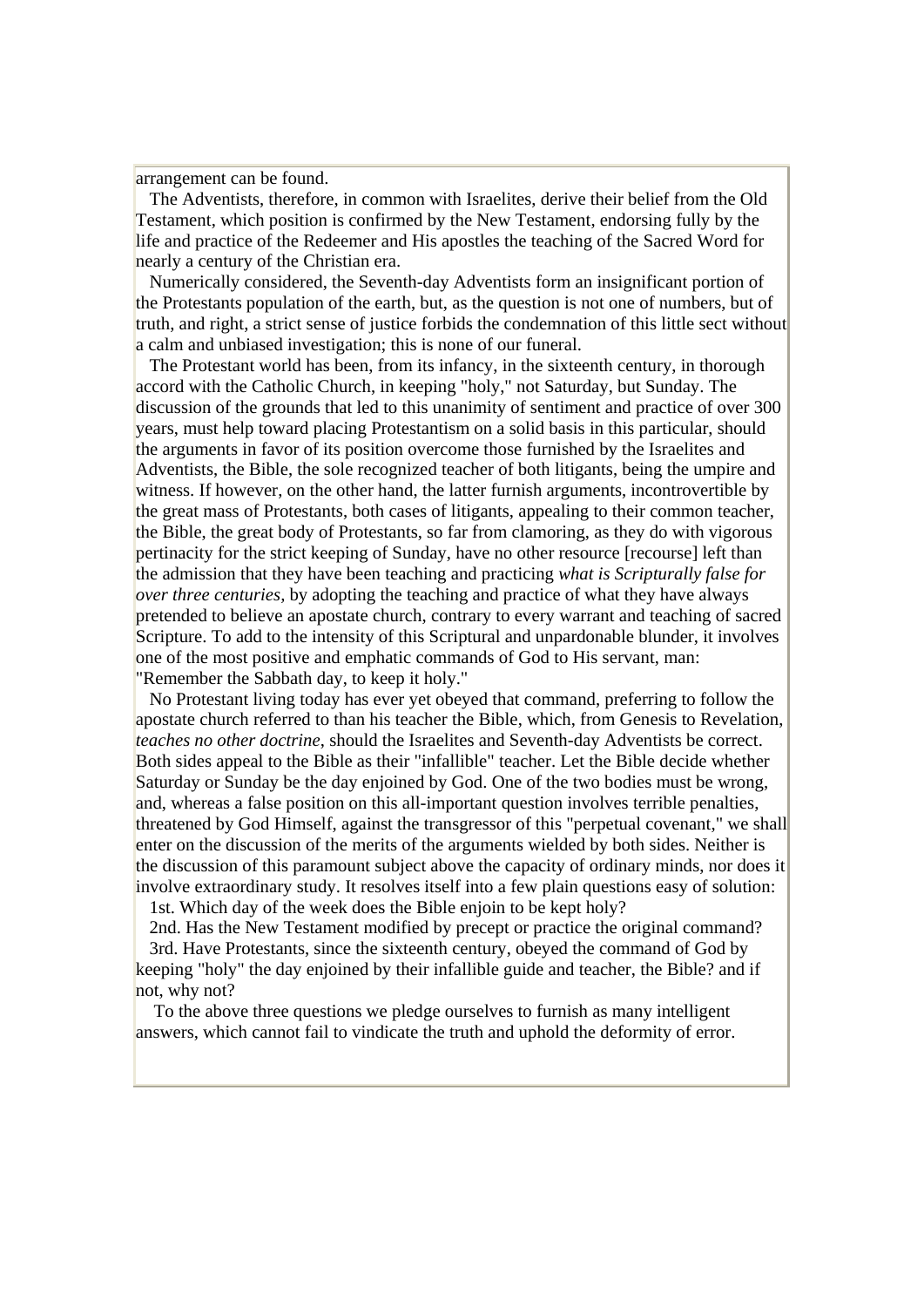[From page 8 of the *Catholic Mirror* of Sept. 9, 1893]

### **THE CHRISTIAN SABBATH**

 THE GENUINE OFFSPRING OF THE UNION OF THE HOLY GHOST AND THE CATHOLIC CHURCH HIS SPOUSE. THE CLAIMS OF PROTESTANTISM TO ANY PART THEREIN PROVED TO BE GROUNDLESS, SELF-CONTRADICTORY, AND SUICIDAL

> *"But faith, fanatic faith, one wedded fast, To some dear falsehood, hugs it to the last."*

> > —*Moore.*

 Conformably to our promise in our last issue, we proceed to unmask one of the most flagrant errors and most unpardonable inconsistencies of the Biblical rule of faith. Lest, however, we be misunderstood, we deem it necessary to premise that Protestantism recognizes no rule of faith, no teacher, save the "infallible Bible." As the Catholic yields his judgment in spiritual matters implicitly, and with the unreserved confidence, to the voice of his church, so, too, the Protestant recognizes *no teacher but the Bible*. All his spirituality is derived from its teachings. It is to him the voice of God addressing him through his sole inspired teacher. It embodies his religion, his faith, and his practice. The language of Chillingworth, "The Bible, the whole Bible, and nothing but the Bible, is the religion of Protestants," is only one form of the same idea multifariously convertible into other forms, such as "the Book of God," "the Charter of Our Salvation," "the Oracle of Our Christian Faith," "God's Text-Book to the race of Mankind," etc., etc. It is, then, an incontrovertible fact that *the Bible alone* is the teacher of Protestant Christianity. Assuming this fact, we will now proceed to discuss the merits of the question involved in our last issue. Recognizing what is undeniable, the fact of a direct contradiction between the teaching and practice of Protestant Christianity — the Seventh-day Adventists excepted — on the one hand, and that of the Jewish people on the other, both observing different days of the week for the worship of God, we will proceed to take the testimony of the teacher common to both claimants, the Bible. The first expression with which we come in contact in the Sacred Word, is found in Gen., 2d chapter, 2d verse "And on the seventh day He (God) rested from all His work which He had made." The next reference to this matter is to be found in Exodus 20, where God commanded the seventh day to be kept, *because* He had himself rested from the work of creation on that day; and the sacred text informs us that *for that reason*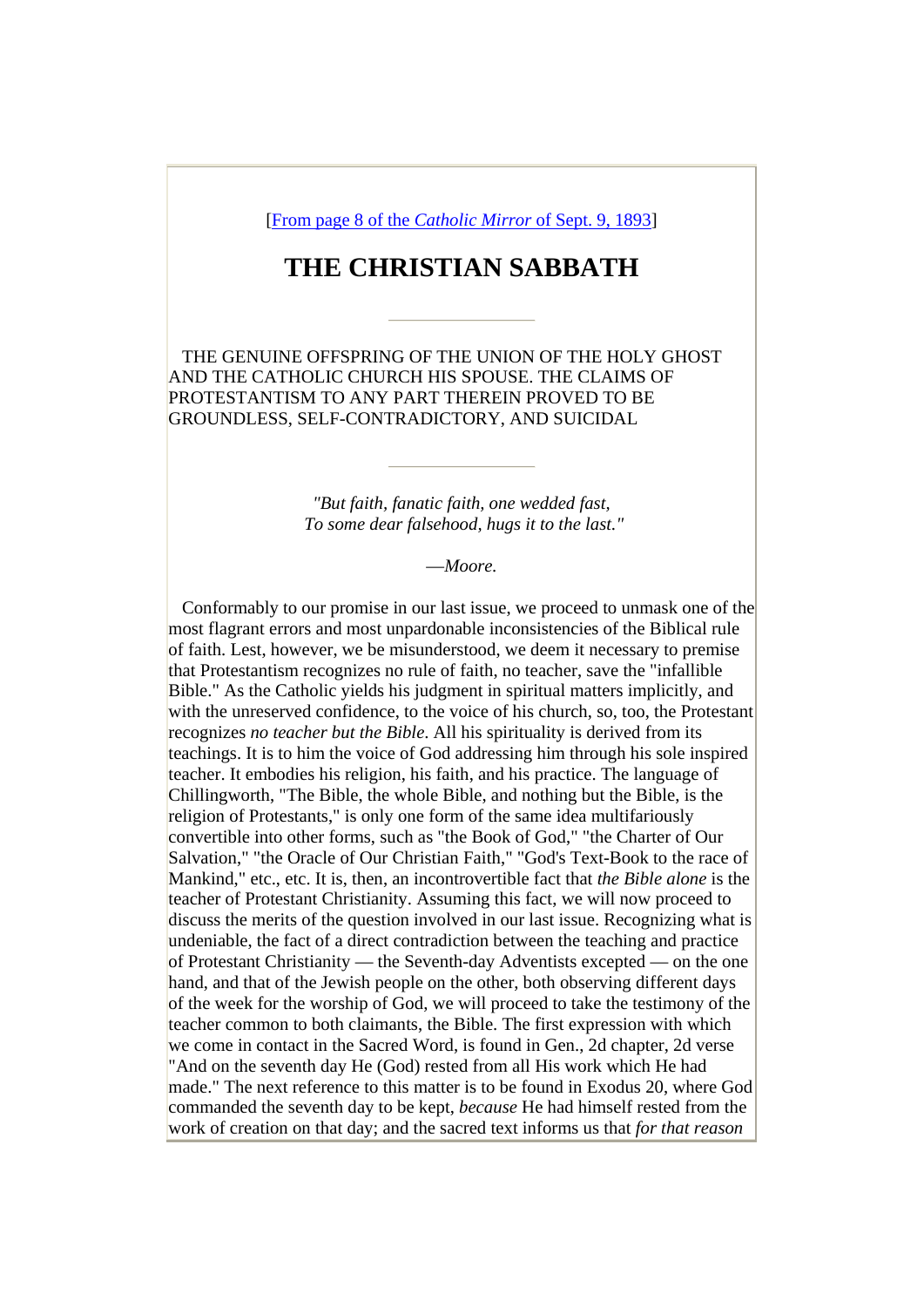He desired it kept, in the following words; "*wherefore*, the Lord blessed the seventh day and sanctified it." (1) Again we read in 31st chapter, 15th verse: "Six days you shall do work; in the seventh day is the Sabbath, the rest holy to the Lord;" sixteenth verse: *"it is an everlasting covenant,"* "and a perpetual sign," "for in six days the Lord made heaven and earth, and in the seventh He ceased from work."

 In the Old Testament, reference is made one hundred and twenty-six times to the Sabbath, and all these texts conspire harmoniously in voicing the will of God commanding the seventh day to be kept, because God Himself *first kept it,* making it obligatory on all as *"a perpetual covenant."* Nor can we imagine any one foolhardy enough to question the identity of Saturday with the Sabbath or seventh day, seeing that the people of Israel have been keeping the Saturday from the giving of the law, A.M. 2514 to A.D. 1893, a period of 3383 years. With the example of the Israelites before our eyes today, there is no historical fact better established than that referred to: viz., that the chosen people of God. the guardians of the Old Testament, the living representatives of the only divine religion hitherto, had for a period of 1490 years anterior to Christianity, preserved the weekly practice the living tradition of the correct interpretation of the special day of the week, Saturday, to be kept "holy to the Lord," which tradition they have extended by their own practice to an additional period of 1893 years more, thus covering the full extent of the Christian dispensation. We deem it necessary to be perfectly clear on this point, for reasons that will appear more fully hereafter. The Bible — the Old Testament — confirmed by the living tradition of a weekly practice for 3383 years by the chosen people of God, teaches, then, with absolute certainty, that God had, Himself, named the day to be "kept holy to Him",— that the day was Saturday, and that any violation of that command was punishable with death. "Keep you My Sabbath, for it is holy unto you; he that shall profane it shall be put to death; he that shall do any work in it, his soul shall perish in the midst of his people." Ex 31 ch. 14 v.

 It is impossible to realize a more severe penalty than that so solemnly uttered by God Himself in the above text, on all who violate a command referred to no less than one hundred and twenty-six times in the old law. The ten commandments of the Old Testament are formally impressed on the memory of the child of the Biblical Christian as soon as possible, but there is not one of the ten made more emphatically familiar, both in Sunday School and pulpit, than that of keeping "holy" the Sabbath day.

 Having secured the absolute certainty the will of God as regards the day to be kept holy, from His Sacred Word, *because* He rested on that day, which day is confirmed to us by the practice of His chosen people for thousands of years, we are naturally induced to inquire *when and where* God changed the day for His worship; for it is patent to the world that a change of day has taken place, and inasmuch as no indication of such change can be found within the pages of the Old Testament, nor in the practice of the Jewish people who continue for nearly nineteen centuries of Christianity obeying the written command, we must look to the exponent of the Christian dispensation; viz., the New Testament, for the command of God canceling the old Sabbath, Saturday.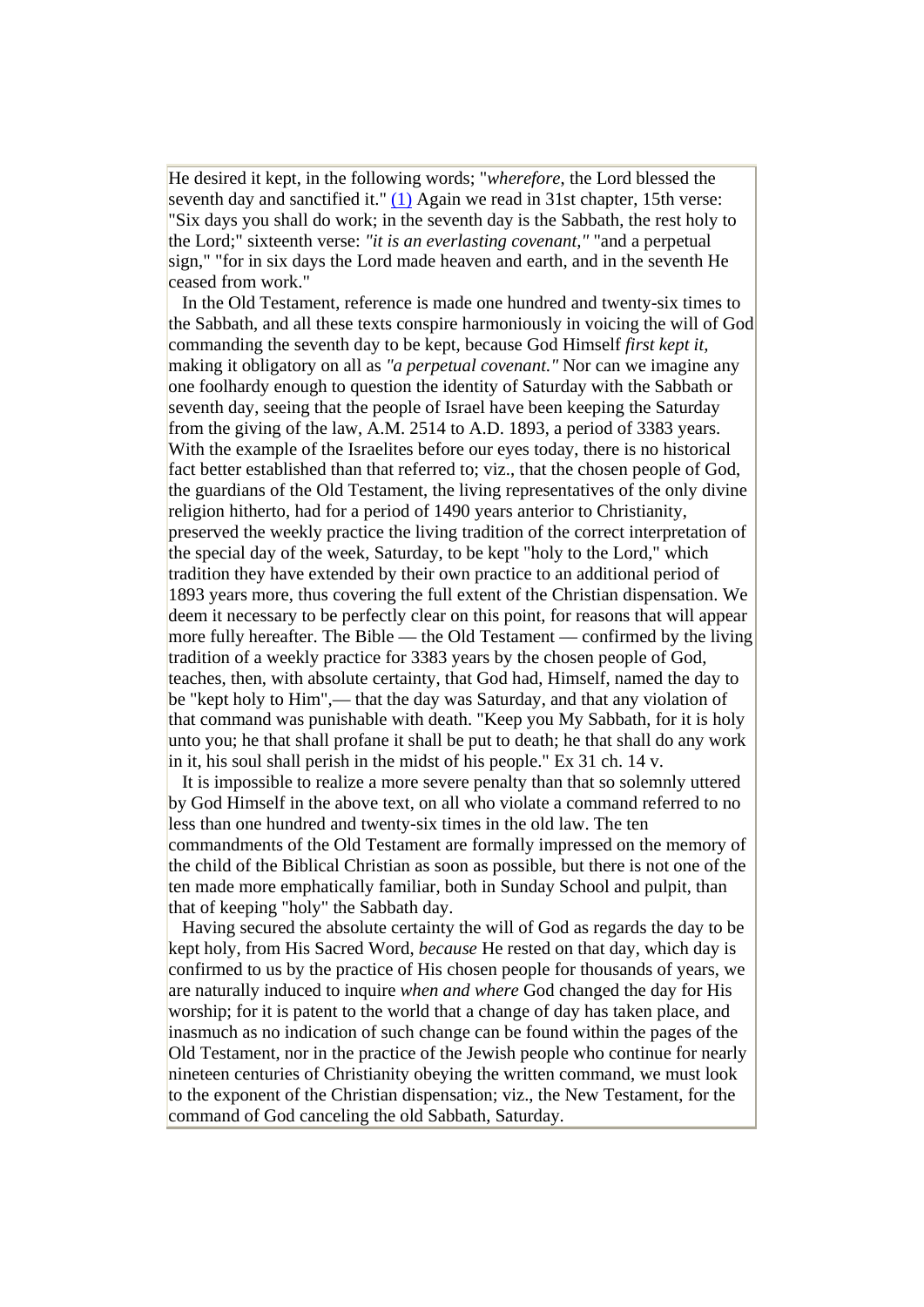We now approach a period covering little short of nineteen centuries, and proceed to investigate whether the supplemental divine teacher — the New Testament — contains a decree canceling the mandate of the old law, and, at the same time, substituting a day for the divinely instituted Sabbath of the old law, viz., Saturday; for, inasmuch as Saturday was the day kept and ordered to be kept by God, *divine authority alone*, under the form of a canceling decree, could abolish the Saturday covenant, and another divine mandate, appointing by name another day to be kept "holy," other than Saturday, is equally necessary to satisfy the conscience of the Christian believer. The Bible being the only teacher recognized by the Biblical Christian, the Old Testament failing to point out a change of day, and yet another day than Saturday being kept "holy" by the Biblical world, it is surely incumbent on the reformed Christian to point out in the pages of the New Testament the new divine decree repealing that of Saturday and substituting that of Sunday, kept by the Biblicals since the dawn of the Reformation.

 Examining the New Testament from cover to cover, critically, we find the Sabbath referred to sixty-one times. We find, too, that the Saviour invariably selected the Sabbath (Saturday) to teach in the synagogues and work miracles. The four Gospels refer to the Sabbath (Saturday) fifty-one times.

 In one instance the Redeemer refers to Himself as "the Lord of the Sabbath," as mentioned by Matthew and Luke, (2) but during the whole record of His life, whilst invariably keeping and utilizing the day (Saturday), *He never once hinted at a desire to change it*. His apostles and personal friends afford to us a striking instance of their scrupulous observance of it *after His death*, and, whilst His body was yet in tomb, St. Luke, 23d chap. 56 verse informs us: "And they returned and prepared spices and ointments, *and rested on the sabbath day according to the commandment."* "but on the first day of the week, very early in the morning, they came, bringing the spices they had prepared." The "spices" and "ointments" had been prepared Good Friday evening, because "the Sabbath drew near." 54 Verse. This action on the part of the personal friends of the Saviour, proves beyond contradiction that *after His death* they kept "holy" the Saturday, *and regarded the Sunday as any other day of the week.* Can anything, therefore, be more conclusive than the apostles and the holy women never knew any Sabbath but Saturday, up to the day of Christ's death?

 We now approach the investigation of this interesting question for the next thirty years, as narrated by the evangelist, St. Luke, in his Acts of the Apostles. Surely some vestige of the canceling act can be discovered in the practice of the Apostles during that protracted period.

 But, alas! we are once more doomed to disappointment. *Nine* (3) *times* do we find the Sabbath referred to in the "Acts," but it is the *Saturday* (the old Sabbath). Should our readers desire the proof, we refer them to chapter and verse in each instance. Acts 13c., 14v.; again, same chapter, 27v., again, 42v.; again, 44v. [Acts 13:14, 27, 42, 44] Once more, 15c., 31v. [Acts16:13] Again, 17c., 2v.; [Acts 17:2] again 18c., 4v. [Acts 18:4] "And he (Paul) reasoned in the synagogue *every Sabbath,* and persuaded the Jews and Greeks." *thus the Sabbath (Saturday) from Genesis to Revelation!!!* Thus, it is impossible to find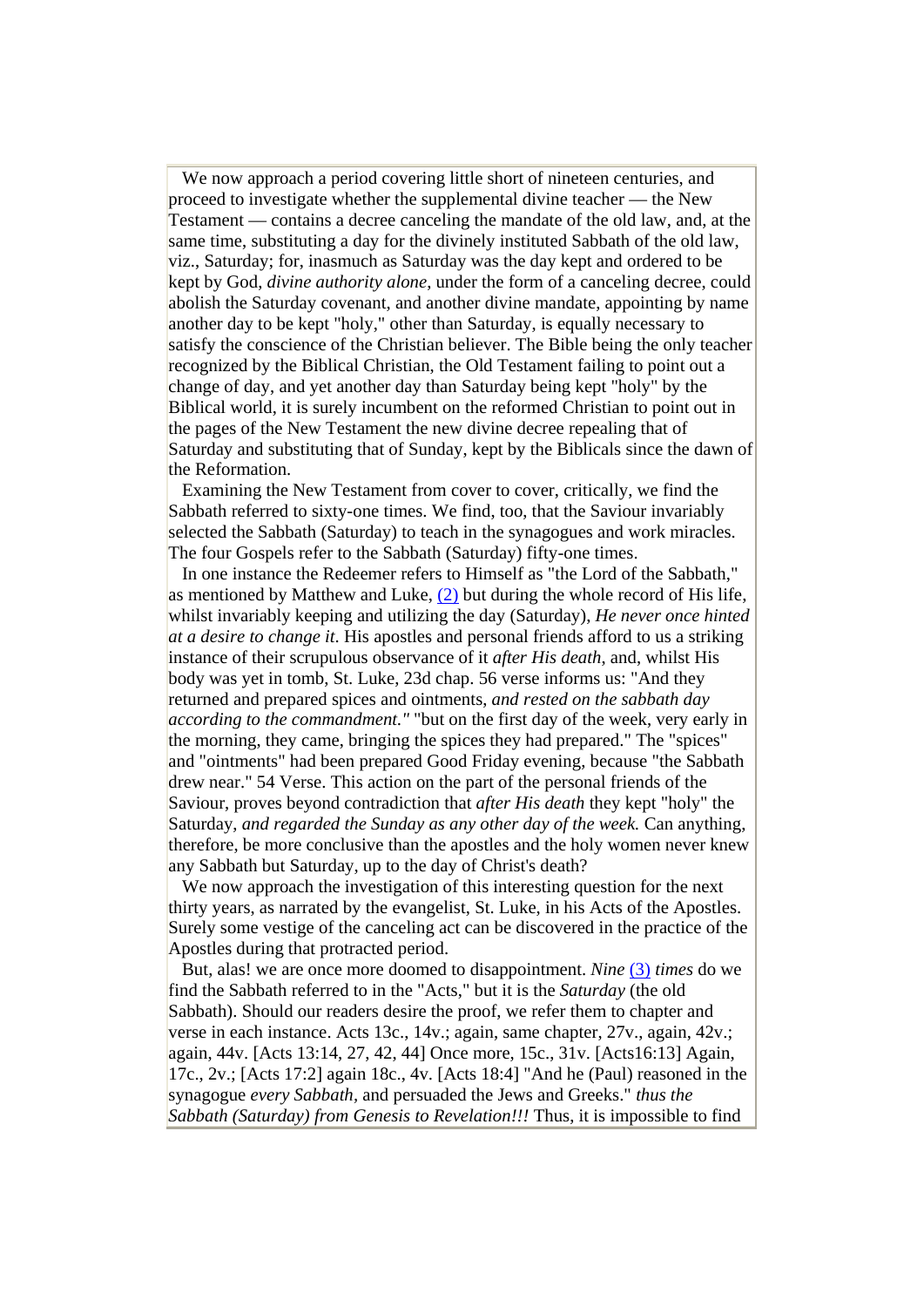in the New Testament the slightest interference by the Saviour or his Apostles with the original Sabbath, but on the contrary, an entire acquiescence in the original arrangement; nay a *plenary endorsement* by Him, whilst living; and an unvaried, active participation *in the keeping of that day and no other by the apostles,* for thirty years after His death, as the Acts of the Apostles has abundantly testified to us.

 Hence the conclusion is inevitable; viz., that of those who follow the Bible as their guide, the Israelites and Seventh-day Adventists have exclusive weight of evidence on their side, whilst the Biblical Protestant has not a word in selfdefense for his substitution of Sunday for Saturday. More anon.

(1) Of course the scriptures quoted throughout in these editorials are from the Douay, or Catholic, Version, —ED. (2) It is also referred to in Mark 2:28.—ED. (3) This should be eight.

[From page 8 of the *Catholic Mirror* of Sept. 16, 1893.]

# **THE CHRISTIAN SABBATH**

 THE GENUINE OFFSPRING OF THE UNION OF THE HOLY GHOST AND THE CATHOLIC CHURCH HIS SPOUSE. THE CLAIMS OF PROTESTANTISM TO ANY PART THEREIN PROVED TO BE GROUNDLESS, SELF-CONTRADICTORY, AND SUICIDAL

 When his Satanic Majesty, who was "a murder from the beginning," "and the father of lies," undertook to open the eyes of our first mother, Eve, by stimulating her ambition, "You shall be as gods, knowing good and evil," his action was but the first of many plausible and successful efforts employed later, in the seduction of millions of her children. Like Eve, they learn too late, alas! the value of the inducements held out to allure her weak children from allegiance to God. Nor does the subject matter of this discussion form an exception to the usual tactics of his sable majesty.

Over three centuries since, he plausibly represented to a large number of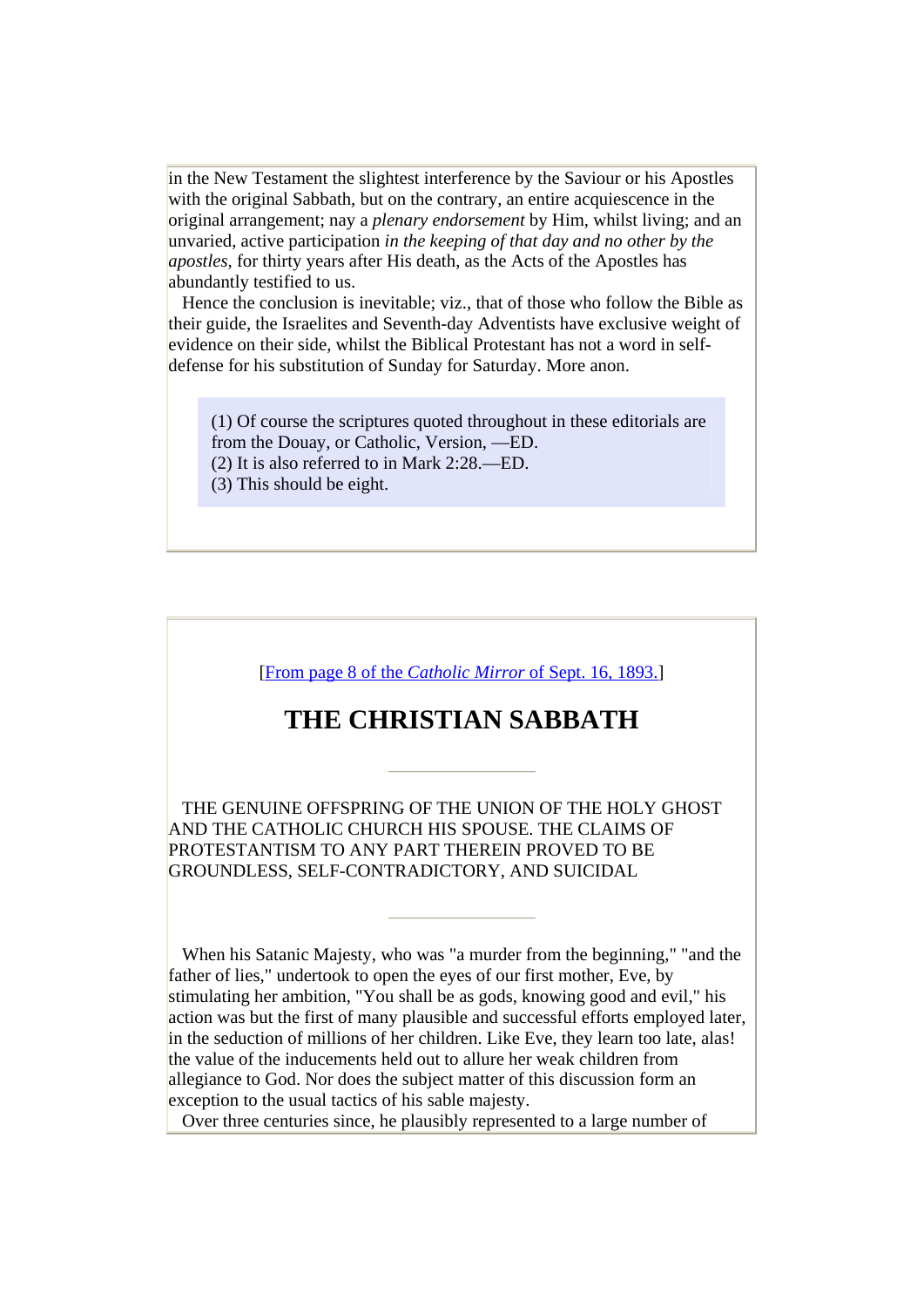discontented and ambitious Christians the bright prospect of the successful inauguration of a "new departure," by the abandonment of the Church instituted by the Son of God, as their teacher, and the assumption of a new teacher — *the Bible alone* — as their newly fledged oracle.

 The sagacity of the evil one foresaw but the brilliant success of this maneuver. Nor did the result fall short of his most sanguine expectations.

 A bold and adventurous spirit was alone needed to head the expedition. Him his satanic majesty soon found in the apostate monk, Luther, who himself repeatedly testifies to the close familiarity that existed between his master and himself, in his "Table talk," and other works published in 1558, at Wittenberg. under the inspection of Melancthon. His colloquies with Satan on various occasions, are testified to by Luther himself — a witness worthy of all credibility. What the agency of the serpent tended so effectually to achieve in the garden, the agency of Luther achieved in the Christian world. (4)

> "Give them a pilot to their wandering fleet, Bold in his art, and tutored to deceit; Whose hand adventurous shall their helm misguide To hostile shores, or 'whelm them in the tide."

 As the end proposed to himself by the evil one in his raid on the church of Christ was the destruction of Christianity, we are now engaged in sifting the means adopted by him to insure his success therein. So far, they have been found to be misleading, self-contradictory, and fallacious. We will now proceed with the further investigations of this imposture.

 Having proved to a demonstration that the Redeemer, *in no instance,* had, during the period of His life, deviated from the faithful observance of the Sabbath (Saturday), referred to by the four evangelists fifty-one times, although He had designated Himself "Lord of the Sabbath," He never having *once,* by command or practice, hinted at a desire on His part to change the day by the substitution of another and having called special attention to the conduct of the apostles and the holy women, the very evening of His death, securing beforehand spices and ointments to be used in embalming His body the morning after the Sabbath (Saturday), as St. Luke so clearly informs us (Luke 24 ch. 1v.), thereby placing beyond peradventure, the divine action and will of the Son of God during life by keeping the Sabbath steadfastly; and having called attention to the action of His living representatives after his death, as proved by St. Luke; having also placed before our readers *the indisputable fact* that the apostles for the following thirty years (Acts) never deviated from the practice of their divine Master in this particular, as St. Luke (Acts 18 ch., 4v.) assures us: "And he (Paul) reasoned in the synagogues *every Sabbath* (Saturday), and persuaded the Jews and the Greeks." The Gentile converts were, as we see from the text, equally instructed with the Jews, to keep the Saturday, having been converted to Christianity on that day, "the Jews and the Greeks" collectively.

 Having also called attention to the texts of the Acts bearing on the exclusive use of the Sabbath by the Jews and Christians for thirty years after the death of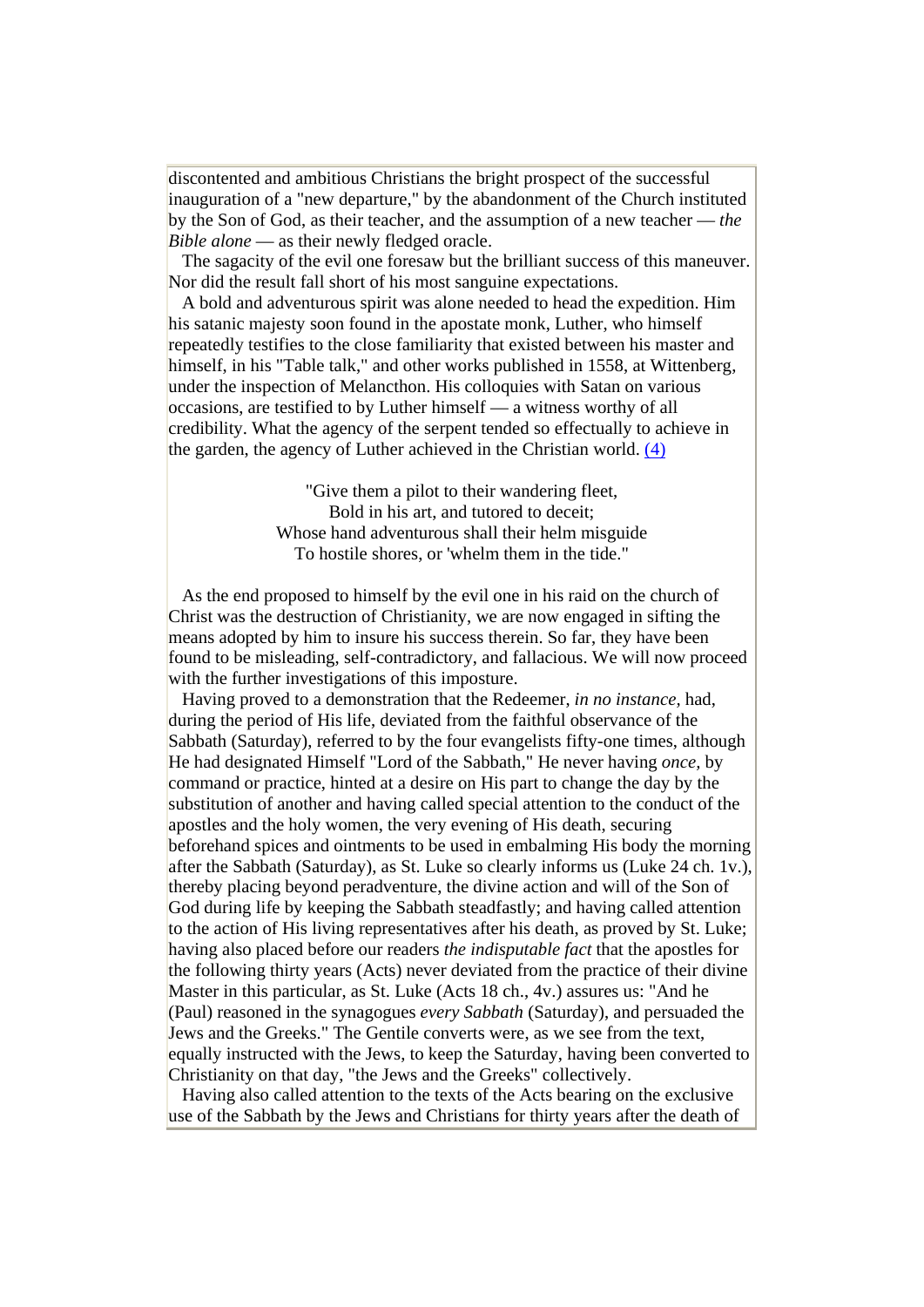the Saviour as the *only* day of the week observed by Christ and His apostles, which period *exhausts the inspired record,* we now proceed to supplement our proofs that the Sabbath (Saturday) enjoyed this exclusive privilege, by calling attention to *every instance* wherein the sacred record refers to the first day of the week.

 The *first* reference to Sunday after the resurrection of Christ is to be found in St. Luke's Gospel, 24 ch., from 33 to 40 vs., and in St. John's 20 ch., 19 v.

 The above texts themselves refer to the sole motive of this gathering of the part of the apostles. It took place on the day of the resurrection (Easter Sunday), not for the purpose of inaugurating "the new departure" from the old Sabbath (Saturday) by keeping "holy" the new day, for there is not a hint given of prayer, exhortation, or the reading of the Scriptures, but it indicates the utter demoralization of the apostles by informing mankind that they were huddled together in that room in Jerusalem *"for fear of the Jews,"* as St. John, quoted above, plainly informs us.

 The second reference to Sunday is to be found in St. John's Gospel, 20th chapter, 26th to 29th verses: And after eight days, the disciples were again within, and Thomas with them." The resurrected Redeemer availed Himself of this meeting of all the apostles to confound the incredulity of Thomas, who had been absent from the gathering on Easter Sunday evening. This would have furnished a golden opportunity to the Redeemer to change the day in the presence of all His apostles, but we state the simple fact that, on this occasion, as on Easter day, not a word is said of prayer, praise, or reading of the Scriptures. The third instance on record, wherein the apostles were assembled on Sunday, is to be found in Acts, 2d chapter, 1st verse: "The apostles were all of one accord in one place." (Feast of Pentecost — Sunday.) Now, will this text afford to our Biblical Christian brethren a vestige of hope that Sunday substitutes, at length, Saturday? For when we inform them that the Jews had been keeping *this Sunday* for 1500 years, and have been keeping it for eighteen centuries after the establishment of Christianity, at the same time keeping the weekly Sabbath, there is not to be found either consolation or comfort in this text. Pentecost is the fiftieth day after the Passover, (5) which was called the Sabbath of weeks, consisting of seven times seven days; and the day after the completion of the seventh weekly Sabbath day, was the chief day of the entire festival, necessarily Sunday. What Israelite would not pity the cause that would seek to discover the origin of the keeping of the first day of the week in his festival of Pentecost, that has been kept by him yearly for over 3,000 years? Who but the Biblical Christian, driven to the wall for a pretext to excuse his sacrilegious desecration of the Sabbath, always kept by Christ and His apostles, would have resorted to the Jewish festival of Pentecost for his act of rebellion against his God and his teacher, the Bible?

 Once more, the Biblical apologists for the change of day call our attention to the Acts, 20th chapter 6th and 7th verses: *"and upon the first day of the week,* when the disciples came together to break bread," etc. To all appearances, the above text should furnish some consolation to our disgruntled Biblical friends, but being Marplot, we cannot allow them even this crumb of comfort. We reply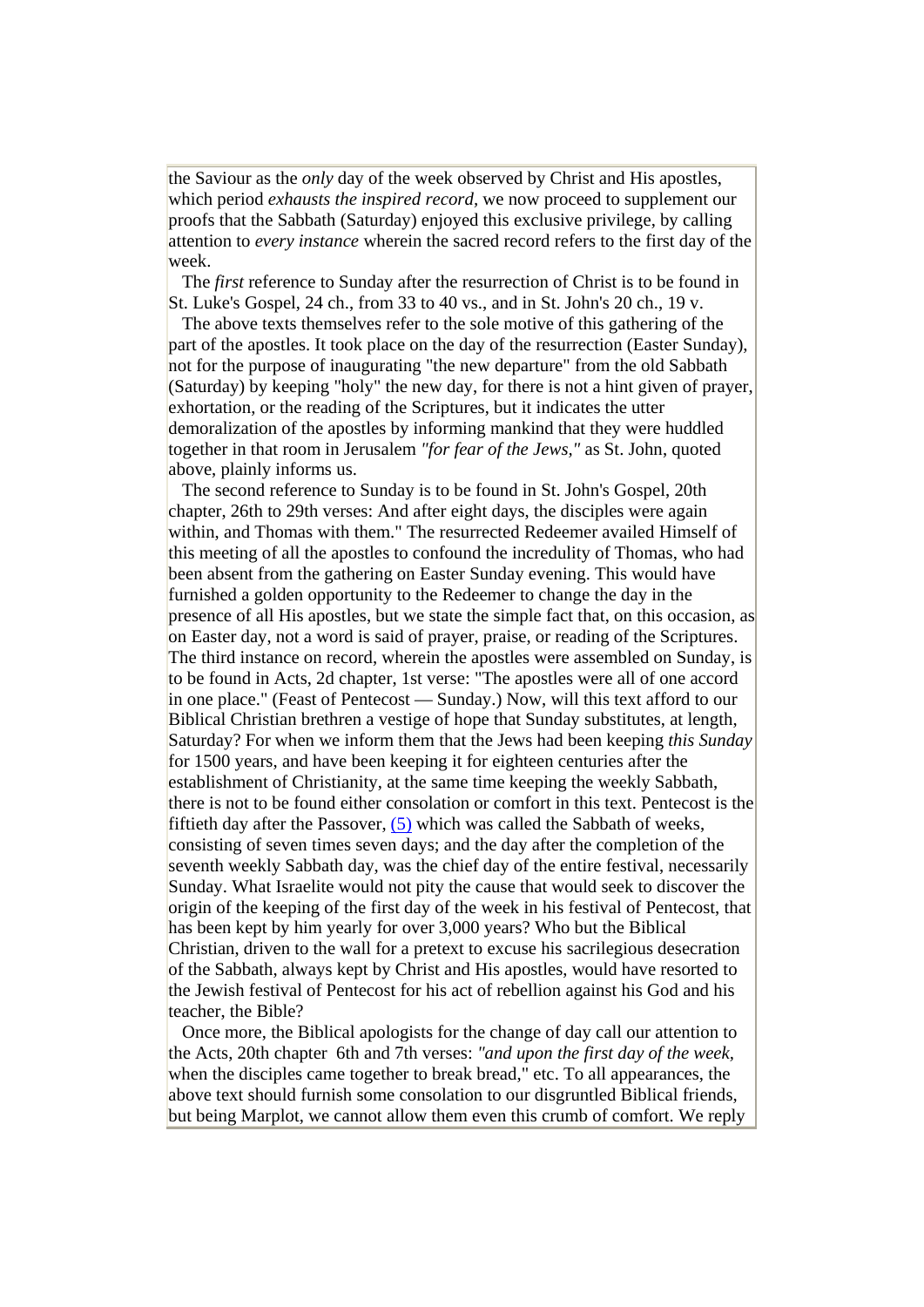by the axiom: *"Quod probat nimis, probat nihil"* — "What proves too much, proves nothing." Let us call attention to the same Acts 2d chapter, 46th verse: "And they, continuing *daily* in the temple, and breaking bread from house to house," etc. Who does not see at a glance that the text produced to prove the exclusive prerogative of Sunday, vanishes into thin air — an *ignis fatuus* when placed in juxtaposition with the 46th verse of the same chapter? What the Biblical Christian claims by this text for *Sunday alone,* the same authority, St. Luke, informs us was *common to every day of the week:* "And they, continuing *daily* in the temple, and breaking bread from house to house."

 One text more presents itself, apparently leaning toward a substitution of Sunday for Saturday. It is taken from St. Paul's 1 Ep. Cor. 16th chapter, 1st and 2d verses.

 "Now concerning the collection for the saints," "On the first day of the week, let every one of you lay by him in store," etc. Presuming that the request of St. Paul had been strictly attended to, let us call attention to what had been done each Saturday during the Saviour's life and continued for thirty years after, as the book of Acts informs us.

 The followers of the Master met *"every Sabbath"* to hear the word of God; the Scriptures were read *"every Sabbath day."* "And Paul, as his manner was to reason in the synagogue *every Sabbath*, interposing the same of the Lord Jesus Christ," etc., Acts 18th chapter 4th verse. What more absurd conclusion that to infer that reading of the Scriptures, prayer, exhortation, and preaching, which *formed the routine duties of every Saturday,* as had been abundantly proved, were overslaughed by a request to take up a collection on *another day of the week?* 

In order to appreciate fully the value of this text now under consideration, it is only needful to recall the action of the apostles and holy women on Good Friday before sundown. They brought spices and ointments after He was taken down from the cross; they suspended all action until the Sabbath "holy to the Lord" had passed, and then took steps on Sunday morning to complete the process of embalming the sacred body of Jesus. Why, may we ask, did they not proceed to complete the work of embalming on Saturday? — Because they knew well that the embalming of the sacred body of their Master would interfere with the strict observance of the Sabbath, the keeping of which was paramount; and until it can be shown that the Sabbath day *immediately preceding the Sunday of our text* had not been kept (which would be false, inasmuch *as every Sabbath had been kept*), the request of St. Paul to make the collection *on Sunday* remains to be classified with the work of the embalming of Christ's body, which could not be effected on the Sabbath, and was consequently deferred to the next convenient day; viz., Sunday, or the first day of the week.

 Having disposed of every text to be found in the New Testament referring to the Sabbath (Saturday), and to the first day of the week (Sunday); and having shown conclusively from these texts, that, so far, not a shadow of pretext can be found in the Sacred Volume for the Biblical substitution of Sunday for Saturday; it only remains for us to investigate the meaning of the expressions "Lord's Day," and "day of the Lord," to be found in the New Testament, which we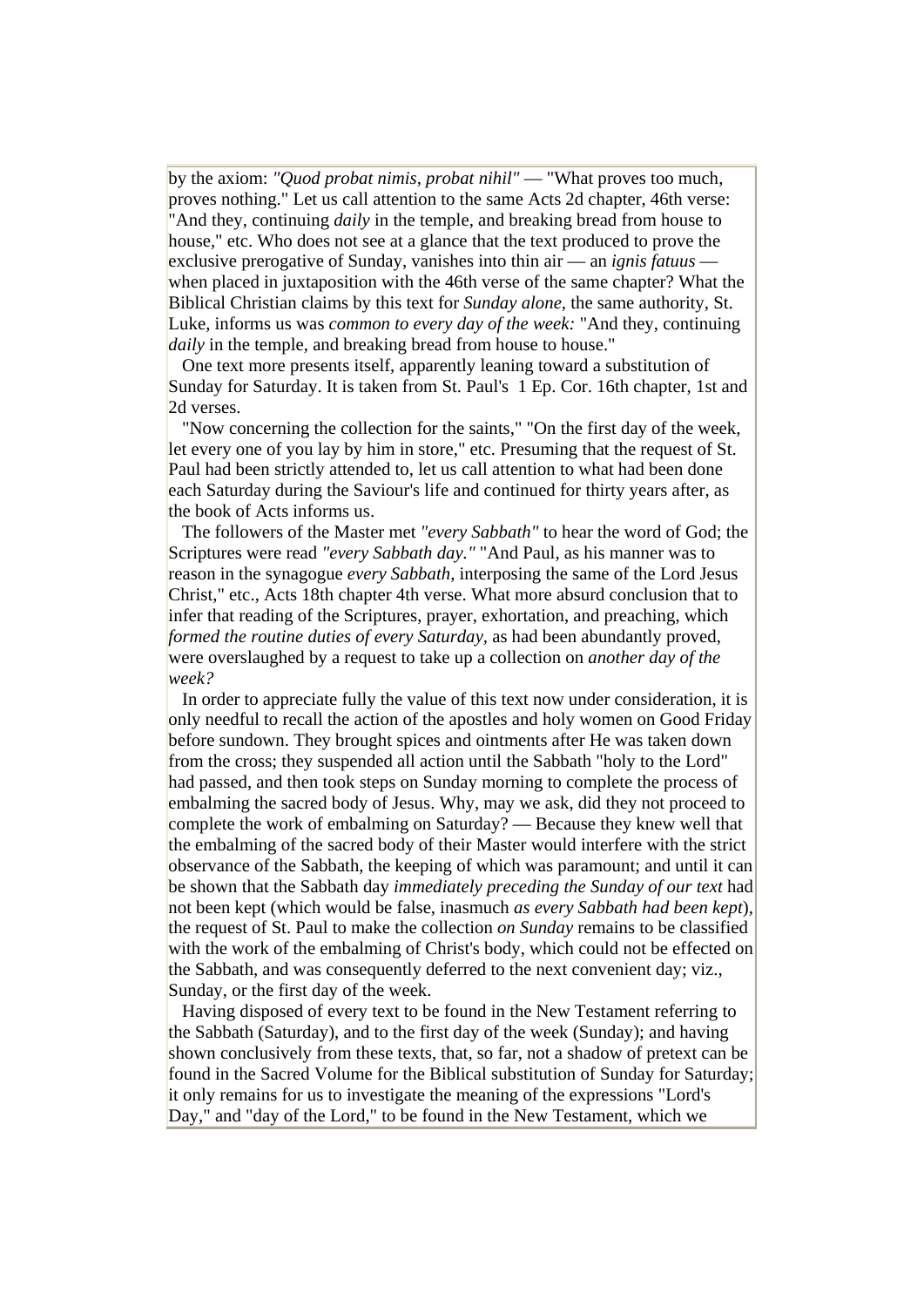propose to do in our next article, and conclude with apposite remarks on the incongruities of a system of religion which we shall have proved to be indefensible, self-contradictory, and suicidal.

 (4) Of course we have not the least sympathy with what is here said about Luther. Only the Lutherans think that Luther had all the truth, but his was nevertheless a grand work. He was a Christian hero. Had his work only been continued as it began, papists would not now be taunting "Protestants" with the inconsistency of professing to accept the Bible alone and then following the traditions of the Catholic Church. —ED.

(5) The Passover was always the fourteenth day of the first month, without any reference whatever to any particular day of the week, and therefore it was impossible that the Pentecost should always be "necessarily Sunday," as stated. This note is inserted merely in the interests of accuracy, and not with the intention that it should have any bearing on the controversy in the text. — ED.

[From pages 8 and 9 of the *Catholic Mirror* of Sept. 23, 1893]

# **THE CHRISTIAN SABBATH**

 THE GENUINE OFFSPRING OF THE UNION OF THE HOLY GHOST AND THE CATHOLIC CHURCH HIS SPOUSE. THE CLAIMS OF PROTESTANTISM TO ANY PART THEREIN PROVED TO BE GROUNDLESS, SELF-CONTRADICTORY, AND SUICIDAL

> "Halting on crutches of unequal size, One leg by truth supported, *one by lies,* Thus sidle to the goal with awkward pace, *Secure of nothing but to lose the race."*

 In the present article we propose to investigate carefully a new (and the last) class of proof assumed to convince the Biblical Christian that God had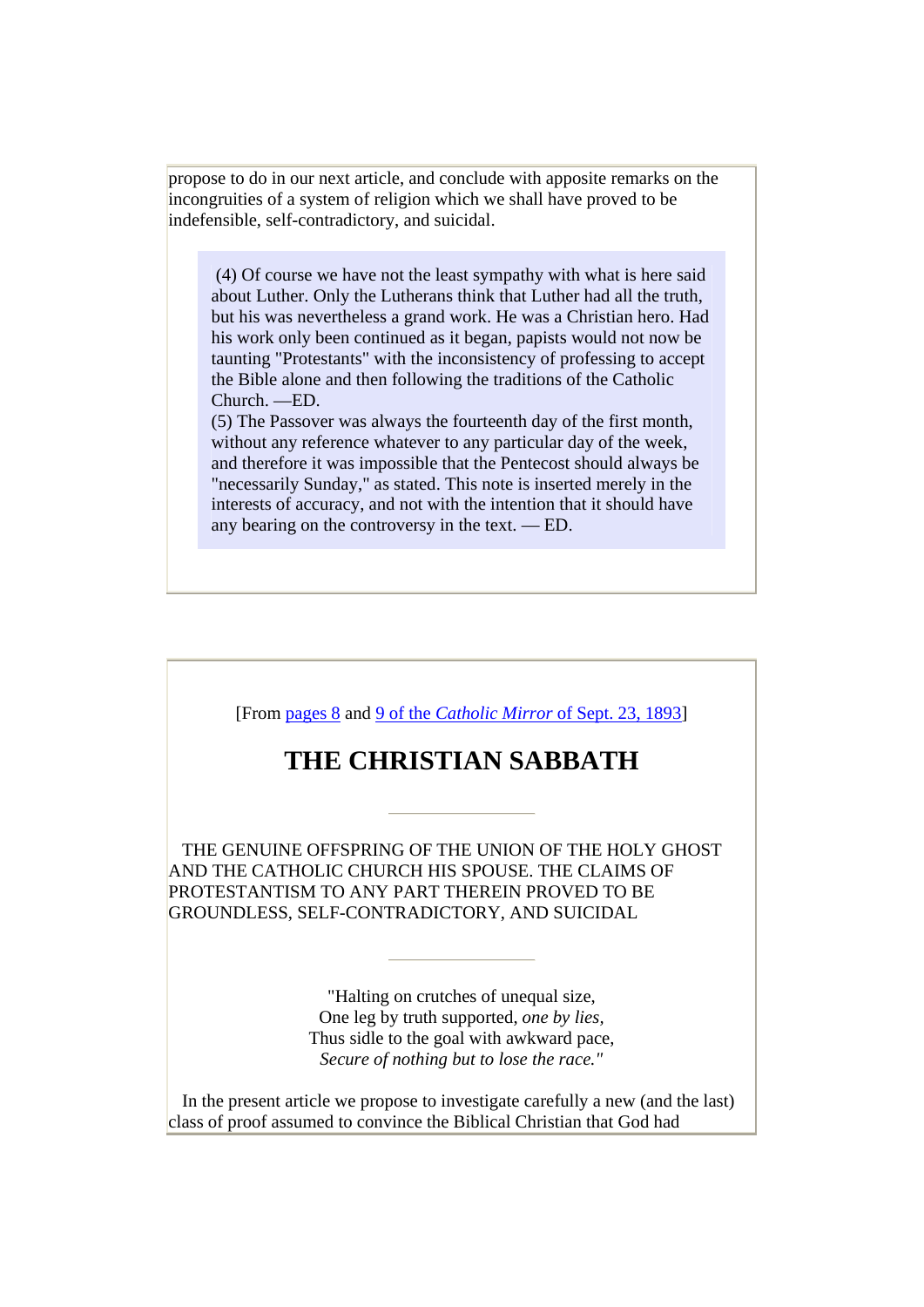substituted Sunday for Saturday for His worship in the new law, and that the divine will is to be found recorded by the Holy Ghost in apostolic writings.

 We are informed that this radical change has found expression, over and over again, in a series of texts in which the expression, "the day of the Lord," or "the Lord's day," is to be found.

 The class of texts in the New Testament, under the title "Sabbath," numbering 61 in the Gospels, Acts, and Epistles; and the second class, in which "the first day of the week," or Sunday, having been critically examined (the latter class numbering nine [eight]); and having been found not to afford the slightest clue to a change of will on the part of God as to His day of worship by man, we now proceed to examine the third and last class of texts relied on to save the Biblical system from the arraignment of seeking to palm off on the world, in the name of God, a decree for which there is not the slightest warrant or authority from their teacher, the Bible.

 The first text of this class is to be found in the Acts of the Apostles, 2d chapter, 20th verse: "The sun shall be turned into darkness, and the moon into blood, before that great and notable day of the Lord shall come." How many Sundays have rolled by since that prophecy was spoken? So much for that effort to pervert the meaning of the sacred text from the judgment day to Sunday! The second text of this class is to be found in 1st Epistle Cor., 1st chapter 8th verse: "Who shall also confirm you unto the end, that you may be blameless *in the day of our Lord Jesus Christ."* What simpleton does not see that the apostle here plainly indicates the day of judgment? The next text of this class that presents itself is to be found in the same Epistle, 5th chapter 5th verse: "To deliver such a one to Satan for the destruction of the flesh, that the spirit may be saved *in the day of the Lord Jesus."* The incestuous Corinthian was, of course, saved on *the Sunday next following!!* How pitiable such a makeshift as this! The fourth text, 2d Cor., 1st chapter, 13th and 14th verse: "And I trust ye shall acknowledge even to the end, even as ye also are ours in the day of the Lord Jesus." *Sunday or the day of judgment,* which? The fifth text is from St. Paul to the Philippians, 1st chapter, 6th verse: "Being confident of this very thing, that He who hath begun a good work in you, will perfect it *until the day of Jesus Christ."* The good people of Philippi, in attaining perfection *on the following Sunday,* could afford to laugh at our modern rapid transit!

We beg to submit our sixth of the class; viz., Philippians, first chapter, tenth verse: "That he may be sincere without offense unto *the day of Christ."* That day was *next Sunday,* forsooth! no so long to wait after all, The seventh text, 2 Ep. Peter, third chapter, tenth verse. "But *the day of the Lord* will come as a thief in the night." The application of this text to Sunday passes the bounds of absurdity. The eighth text, 2 Ep. Peter, third chapter, twelfth verse: "Waiting for and hastening unto *the coming of the day of the Lord,* by which the heavens being on fire, shall be dissolved," etc. This day of the Lord is the same referred to in the previous text, the application of both of which *to Sunday next* would have left the Christian world sleepless the next Saturday night. We have presented to our readers eight of the nine texts relied on to bolster up by text of Scripture the sacrilegious effort to palm off the "Lord's day" for Sunday, and with what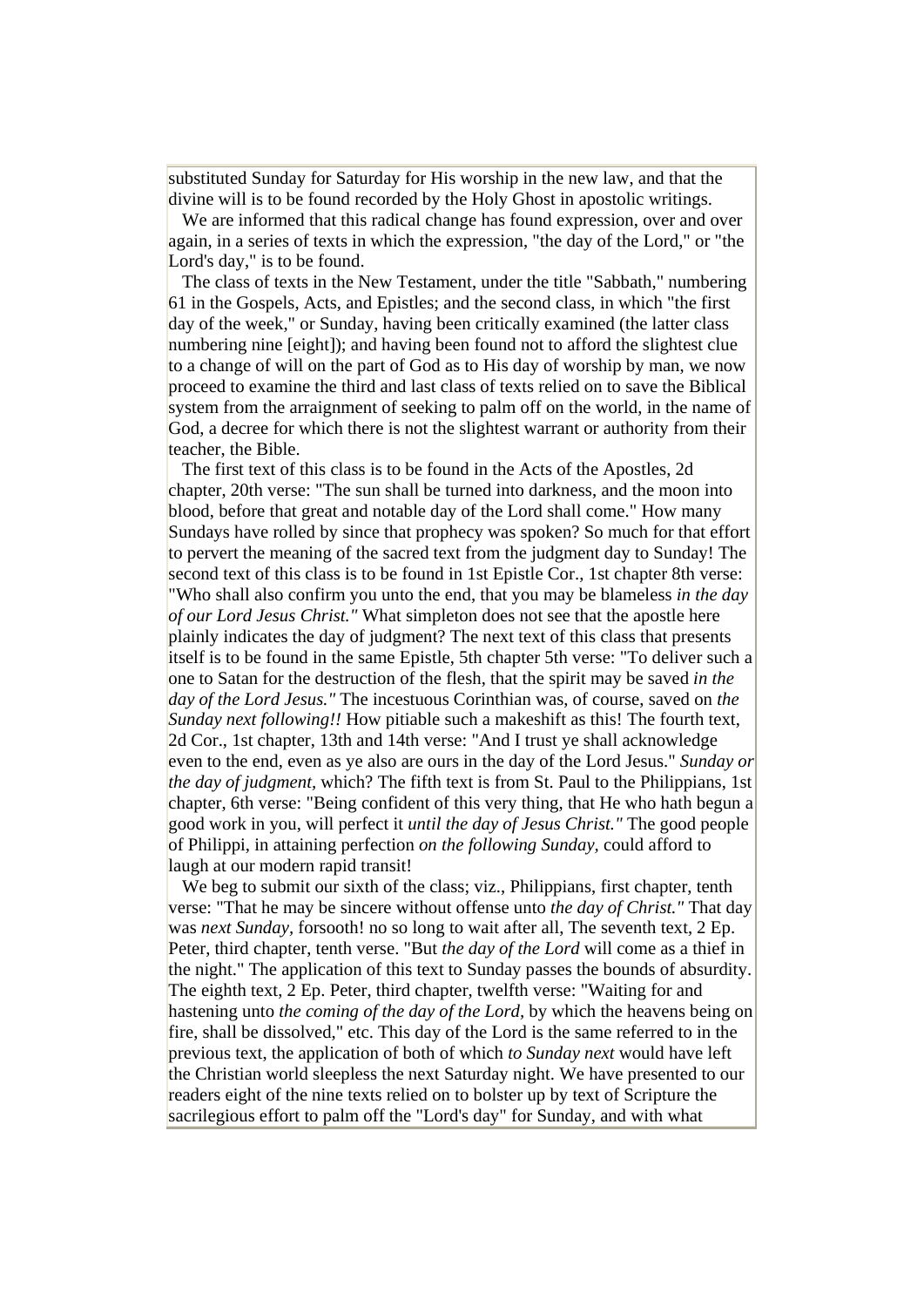result? Each furnishes *prima facie* evidence of the last day, referring to it directly, absolutely, and unequivocally.

 The ninth text wherein we meet the expression "the Lord's day," is the last to be found in the apostolic writings. The Apocalypse, or Revelation, first chapter, tenth verse, furnishes it in the following words of John: "I was in the Spirit on the Lord's day;" but it will afford no more comfort to our Biblical friends than its predecessors of the same series. Has St. John used the expression previously in his Gospel or Epistles? — Emphatically, NO. Has he had occasion to refer to Sunday hitherto? —Yes, twice. How did he designate Sunday on these occasions? Easter Sunday was called by him (John 20:1) *"the first day of the week."* Again, chapter twenty, nineteenth verse: "Now when it was late that same day, *being the first day of the week."* Evidently, although inspired, both in his Gospel and Epistles, he called Sunday "the first day of the week." On what grounds, then, can it be assumed that he dropped that designation? Was he *more inspired* when he wrote the Apocalypse, or did he adopt a new title for Sunday. because it was now in vogue? A reply to these questions would be supererogatory especially to the latter, seeing that the same expression had been used eight times already by St. Luke, St. Paul and St. Peter, *all under divine inspiration,* and surely the Holy Spirit would not inspire St. John to call Sunday the Lord's day, whilst He inspired Sts. Luke, Paul, and Peter, collectively, to entitle the day of judgment "the Lord's day." Dialecticians reckon amongst the infallible motives of certitude, the moral motive of analogy or induction, by which we are enabled to conclude with certainty from the known to the unknown; being absolutely certain of the meaning of an expression can have only the same meaning when uttered the ninth time, especially when we know that on the nine occasions the expressions were *inspired by the Holy Spirit.* 

Nor are the strongest intrinsic grounds wanting to prove that this, like its sister texts, contains the same meaning. St. John (Apoc. first chapter, tenth verse) says "I was in the Spirit on the Lord's day; "but he furnishes us the key to this expression, chapter four, first and second verses: "After this I looked and behold a door opened in heaven." A voice said to him: "Come up hither, and I will show you *the things which must be hereafter."* Let us ascend in spirit with John. Whither? — through that "door in heaven," to heaven. And what shall we see? "The things that must be hereafter," chapter four, first verse. He ascended in spirit to heaven. He was ordered to write, in full, his vision of what is to take place antecedent to, and concomitantly with, "the Lord's day," or the day of judgment; the expression "Lord's day" being confined in Scripture to the day of iudgment exclusively.

 We have studiously and accurately collected from the New Testament every available proof that could be adduced in favor of a law canceling the Sabbath day of the old law, or one substituting another day for the Christian dispensation. We have been careful to make the above distinction, lest it might be advanced that the 3rd (6) Commandment was abrogated under the New Law. Any such plea has been overruled by the action of the Methodist Episcopal bishops in their Pastoral 1874, and quoted by the New York *Herald* of the same date, of the following tenor: "The Sabbath instituted in the beginning and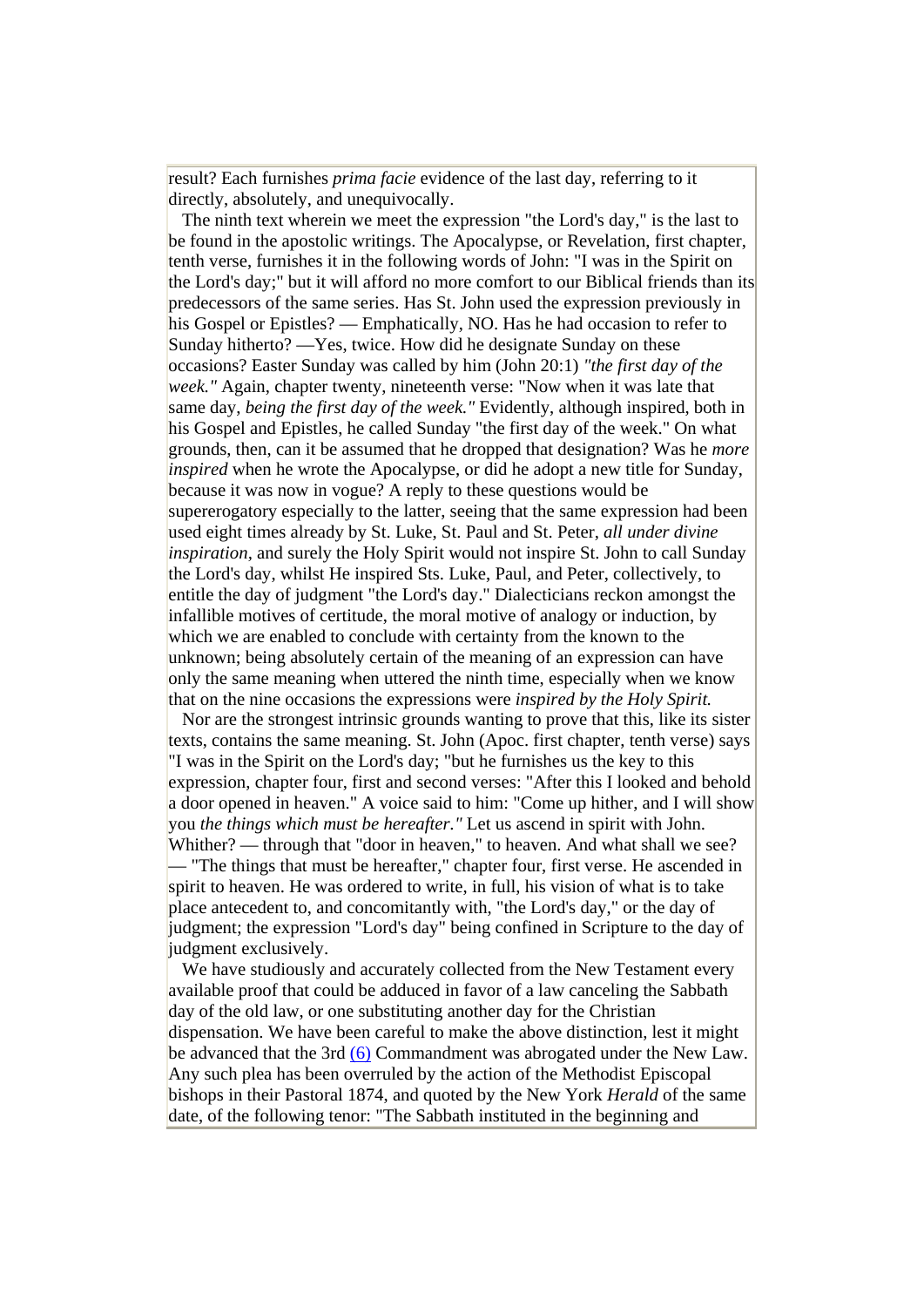confirmed again and again by Moses and the prophets, *has never been abrogated.* A part of the moral law, not a part or tittle of its sanctity has been taken away." The above official pronunciamento has committed that large body of Biblical Christians to the permanence of the 3rd commandment under the new law. We again beg to leave to call the special attention of our readers to the twentieth of "the thirty-nine articles of religion" of the Book of Common Prayer; "It is not lawful for the church to ordain anything that is contrary to *God's written word.*"

(6) In the Catholic enumeration, the Sabbath commandment is the third of the ten commandments. — ED.

#### CONCLUSION.

 We have in this series of articles, taken much pains for the instruction of our readers to prepare them by presenting a number of *undeniable facts* found in the word of God to arrive at a conclusion absolutely irrefragable. When the Biblical system put in an appearance in the sixteenth century, it not only seized on the temporal possessions of the Church, but in its vandalic crusade stripped Christianity, as far as it could, of all the sacraments instituted by its Founder, of the holy sacrifice, etc., etc., retaining nothing but the Bible, which its exponents pronounced *their sole teacher* in Christian doctrine and morals. Chief amongst their articles of belief was, and is today, the permanent necessity of keeping the Sabbath holy. In fact, it has been for the past 300 years the only article of the Christian belief in which there has been a plenary consensus of Biblical representatives. The keeping of the Sabbath constitutes the sum and substance of the Biblical theory. The pulpits resound weekly with incessant tirades against the lax manner of keeping the Sabbath in Catholic countries, as contrasted with the proper, Christian, self-satisfied mode of keeping the day in Biblical countries. Who can ever forget the virtuous indignation manifested by the Biblical preachers throughout the length and breadth of our country, from every Protestant pulpit, as long as yet undecided; and who does not know today, that one sect, to mark its holy indignation at the decision, has never yet opened the boxes that contained its articles at the World's Fair?

 These superlatively good and unctuous Christians, by conning over their Bible carefully, can find their counterpart in a certain class of unco-good people in the days of the Redeemer, who haunted Him night and day, distressed beyond measure, and scandalized beyond forbearance, because He did not keep the Sabbath in as straight-laced manner as themselves.

 They hated Him for using common sense in reference to the day, and He found no epithets expressive enough of His supreme contempt for their Pharisaical pride. And it is very probably that the divine mind has not modified its views today anent the blatant outcry of their followers and sympathizers at the close of this nineteenth century. But when we add to all this the fact that whilst the Pharisees of old kept the *true Sabbath,* our modern Pharisees, counting on the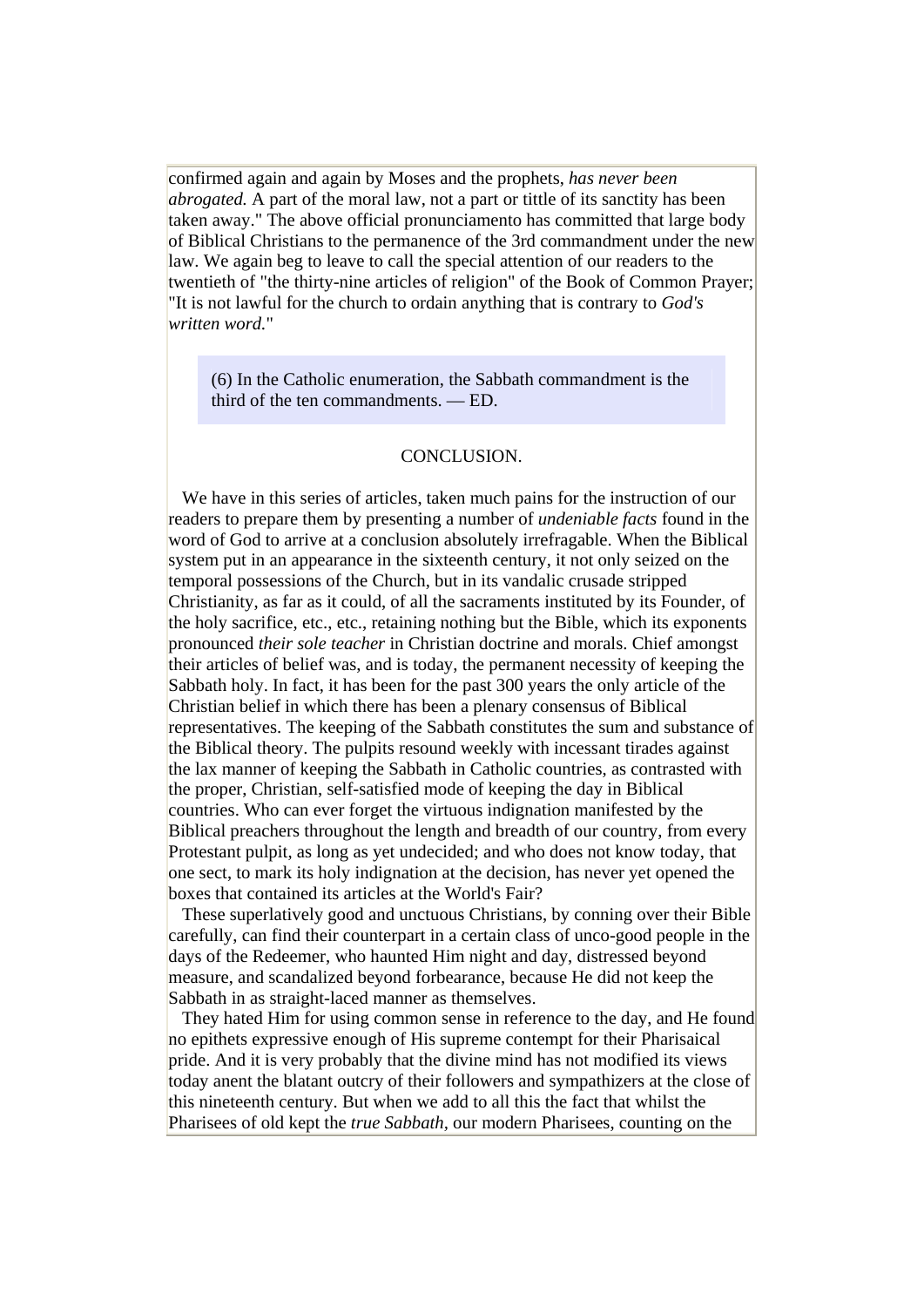credulity and simplicity of their dupes, *have never once in their lives kept the true Sabbath* which their divine Master kept to His dying day, and which His apostles kept, after His example, for thirty years afterward, according to the Sacred Record.

 This most glaring contradiction, involving a deliberate sacrilegious rejection of a most positive precept, is presented to us today in the action of the Biblical Christian world. The Bible and the Sabbath constitute the watchword of Protestantism; but we have demonstrated that it is *the Bible against their Sabbath.* We have shown that no greater contradiction ever existed than their theory and practice. We have proved that neither their Biblical ancestors nor themselves have ever kept one Sabbath day in their lives. The Israelites and Seventh-day Adventists are witnesses of their weekly desecration of the day named by God so repeatedly, and whilst they have ignored and condemned their teacher, the Bible, they have adopted a day kept by the Catholic Church. What Protestant can, after perusing these articles, with a clear conscience, continue to disobey the command of God, *enjoining Saturday to be kept,* which command his teacher, the Bible, from Genesis to Revelation, records as the will of God?

 The history of the world cannot present a more stupid, self-stultifying specimen of dereliction of principle than this. The teacher demands emphatically in every page that the law of the Sabbath be observed every week, by all recognizing it as "the only infallible teacher," whilst the disciples of that teacher have not once for over three hundred years observed the divine precept! That immense concourse of Biblical Christians, the Methodists, have declared that the Sabbath has never been abrogated, whilst the followers of the Church of England, together with her daughter, the [pg. 9] Episcopal Church of the United States, are committed by the twentieth article of religion, already quoted, to the ordinance that the Church cannot lawfully ordain anything *"contrary to God's written word."* God's written word enjoins His worship to be observed on *Saturday* absolutely, repeatedly, and most emphatically, with a most positive threat of death to him who disobeys. All the Biblical sects occupy the same selfstultifying position which no explanation can modify, much less justify.

 How truly do the words of the Holy Spirit apply to this deplorable situation! *"Iniquitas mentita est sibi"* — "Iniquity hath lied to itself." Proposing to follow *the Bible only* as teacher, yet before the world, *the sole teacher* is ignominiously thrust aside, and the teaching and practice of the Catholic Church — "the mother of abomination," when it suits their purpose so to designate her — adopted, despite the most terrible threats pronounced by God Himself against those who disobey the command, "Remember to keep holy the Sabbath."

 Before closing this series of articles, we beg to call the attention of our readers once more to our caption, introductory of each; viz., 1st—The Christian Sabbath, the genuine offspring of the union of the Holy Spirit with the Catholic Church His spouse. 2nd—The claim of Protestantism to any part therein proved to be groundless, self-contradictory, and suicidal.

 The first proposition needs little proof. The Catholic Church for over one thousand years before the existence of a Protestant, by virtue of her divine mission, changed the day from Saturday to Sunday. We say by virtue of her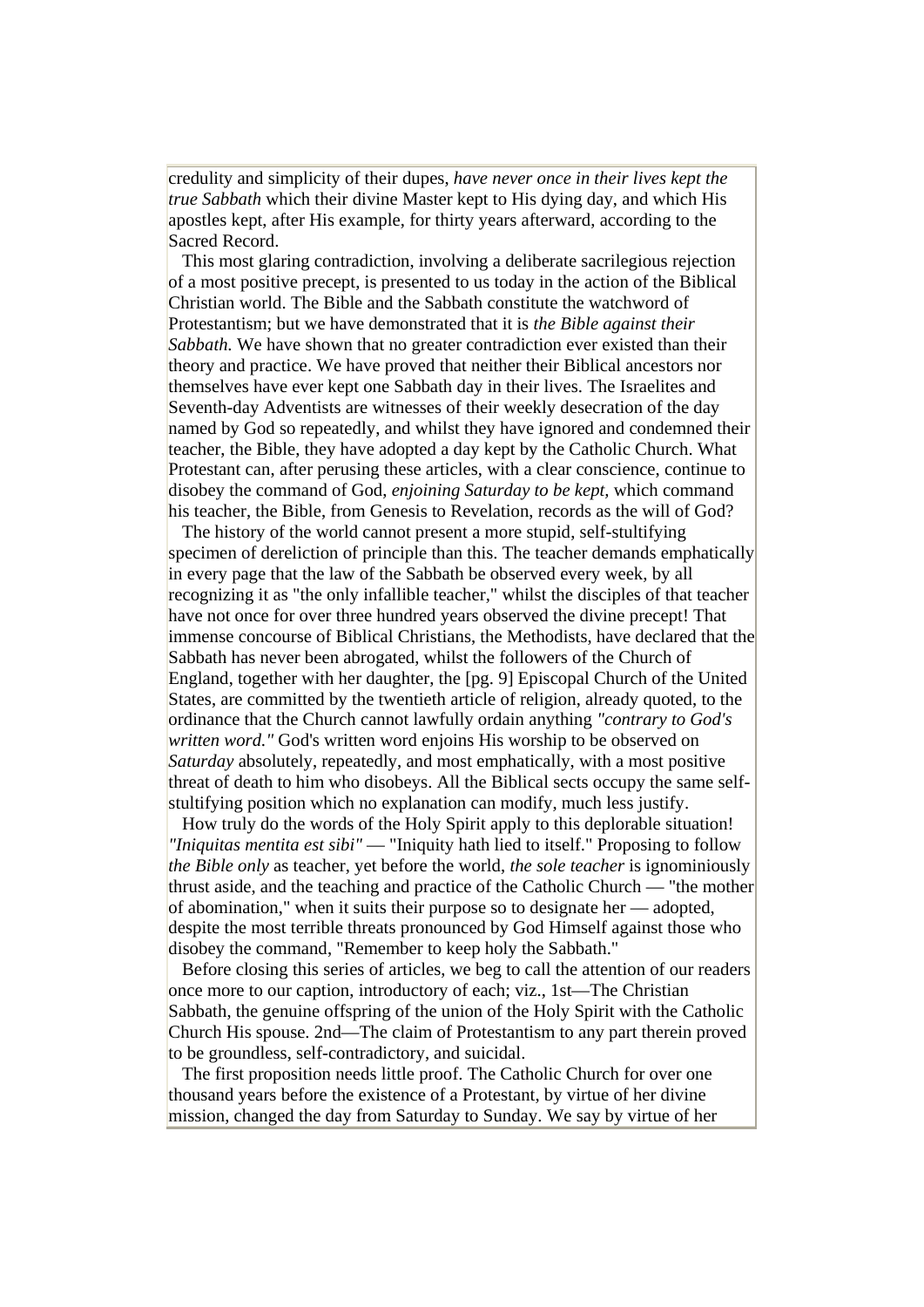divine mission, because He who called Himself the "Lord of the Sabbath," endowed her with His own power to teach, "he that heareth you, heareth Me;" commanded all who believe in Him to hear her, under penalty of being placed with "heathen and publican;" and promised to be with her to the end of the world. She holds her charter as teacher from Him — a charter as infallible as perpetual. The Protestant world at its birth found the Christian Sabbath too strongly entrenched to run counter to its existence; it was therefore placed under the necessity of acquiescing in the arrangement, thus implying the Church's right to change the day, for over three hundred years. The Christian Sabbath is therefore *to this day,* the acknowledged offspring of the Catholic Church as spouse of the Holy Ghost, without a word of remonstrance from the Protestant world.

 Let us now, however, take a glance at our second proposition, with *the Bible alone* as the teacher and guide in faith and morals. This teacher *most emphatically forbids any change in the day for paramount reasons.* The command calls for a *"perpetual covenant."* The day commanded to be kept by the teacher *has never once been kept,* thereby developing an apostasy from an assumedly fixed principle, as self-contradictory, self-stultifying, and consequently as suicidal as it is within the power of language to express. Nor are the limits of demoralization yet reached. Far from it. *Their pretense* for leaving the bosom of the Catholic Church was for apostasy from the truth *as taught in the written word.* They adopted the written word as their sole teacher, which they had no sooner done than they abandoned it promptly, as these articles have abundantly proved; and by a perversity as willful as erroneous, they accept the teaching of the Catholic Church in direct opposition to the plain, unvaried, and constant teaching of their sole teacher in the most essential doctrine of their religion, thereby emphasizing the situation in what may be aptly designated *"a mockery, a delusion, and a snare."*

[EDITORS' NOTE. — It was upon this very point that the Reformation was condemned by the Council of Trent. The Reformers had constantly charged, as here stated, that the Catholic Church had "apostatized from the truth *as contained in the written word.* "The written word," "The Bible and the Bible only," "Thus saith the Lord," these were their constant watchwords; and "the Scripture, as in the written word, the sole standard of appeal," this was the proclaimed platform of the Reformation and of Protestantism. "The Scripture *and tradition."* The Bible as interpreted by the Church and according to the unanimous consent of the Fathers," this was the position and claim of the Catholic Church. This was the main issue in the Council of Trent, which was called especially to consider the questions that had been raised and forced upon the attention of Europe by the Reformers. The very first question concerning faith that was considered by the council was the question involved in this issue. There was a strong party even of the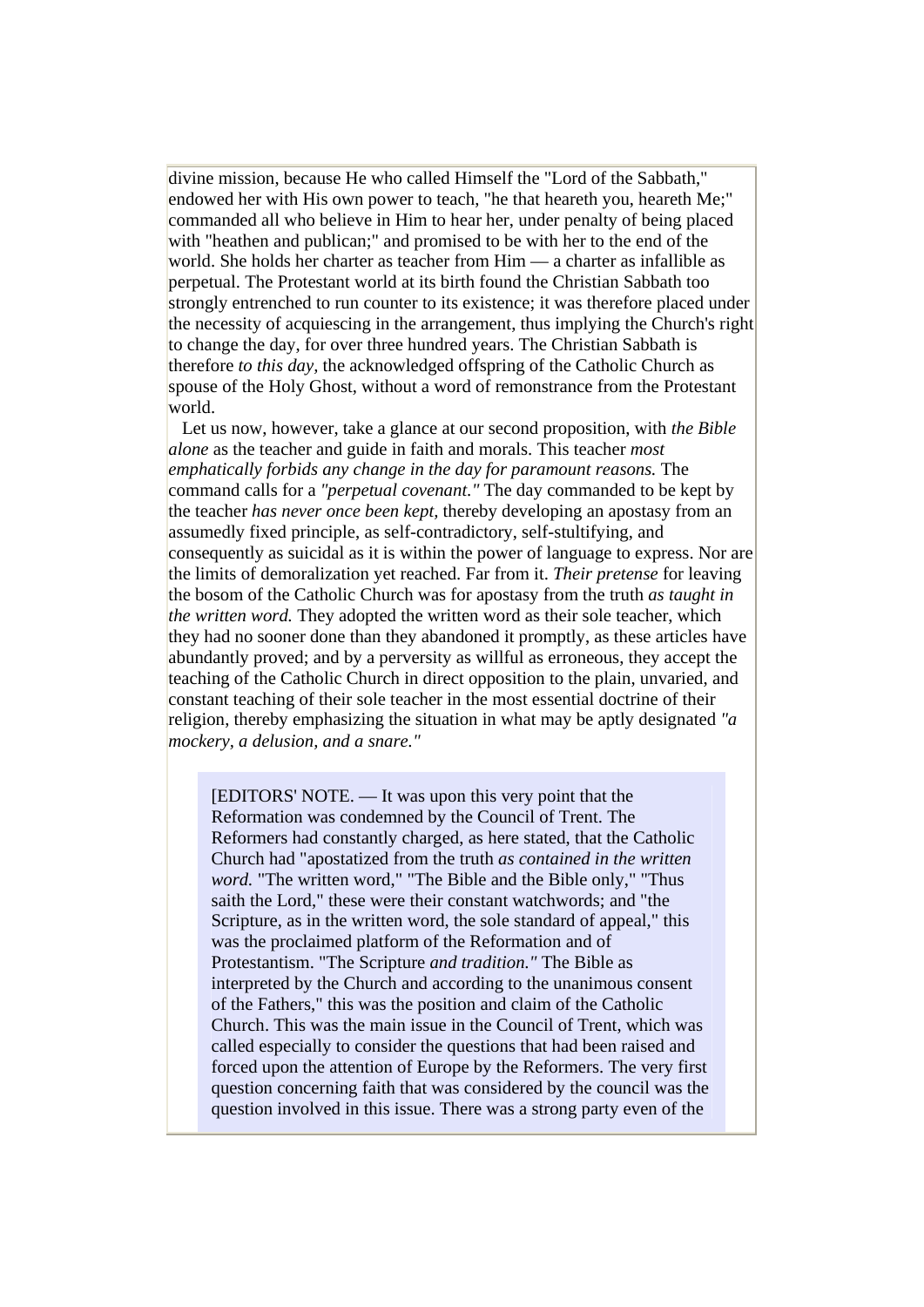Catholics within the council who were in favor of abandoning tradition and adopting *the Scriptures only,* as the standard of authority. This view was so decidedly held in the debates in the council that the pope's legates actually wrote to him that there was "a strong tendency to set aside tradition altogether and to make Scripture the sole standard of appeal." But to do this would manifestly be to go a long way toward justifying the claims of the Protestants. By this crisis there was developed upon the ultra-Catholic portion of the council the task of convincing the others that "Scripture *and tradition"* were the only sure ground to stand upon. If this could be done, the council could be carried to issue a decree condemning the Reformation, otherwise not. The question was debated day after day, until the council was fairly brought to a standstill. Finally, after a long and intensive mental strain, the Archbishop of Reggio came into the council with substantially the following argument to the party who held for Scripture alone:

 "The Protestants claim to stand upon the written word only. They profess to hold the Scripture alone as the standard of faith. They justify their revolt by the plea that the Church has apostatized from the written word and follows tradition. Now the Protestants claim, that they stand upon the written word only, is not true. Their profession of holding the Scripture alone as the standard of faith, is false. PROOF: The written word explicitly enjoins the observance of the seventh day as the Sabbath. They do not observe the seventh day, but reject it. If they do truly hold the scripture alone as their standard, they would be observing the seventh day as is enjoined in the Scripture throughout. Yet they not only reject the observance of the Sabbath enjoined in the written word, but they have adopted and do practice the observance of Sunday, for which they have only the tradition of the Church. Consequently the claim of 'Scripture alone as the standard,' *fails;* and the doctrine of 'Scripture *and tradition'* as essential, is fully established, the Protestants themselves being judges."

 [The Archbishop of Reggio (Gaspar [Ricciulli] de Fosso) made his speech at the last opening session of Trent, (17th Session) reconvened under a new pope (Pius IV), on the 18th of January, 1562 after having been suspended in 1552. — J. H. Holtzman, *Canon and Tradition*, published in Ludwigsburg, Germany, in 1859, page 263, and Archbishop of Reggio's address in the 17th session of the Council of Trent, Jan. 18, 1562, in Mansi SC, Vol. 33, cols. 529, 530. Latin.]

 There was no getting around this, for the Protestants' own statement of faith — the Augsburg Confession, 1530 — had clearly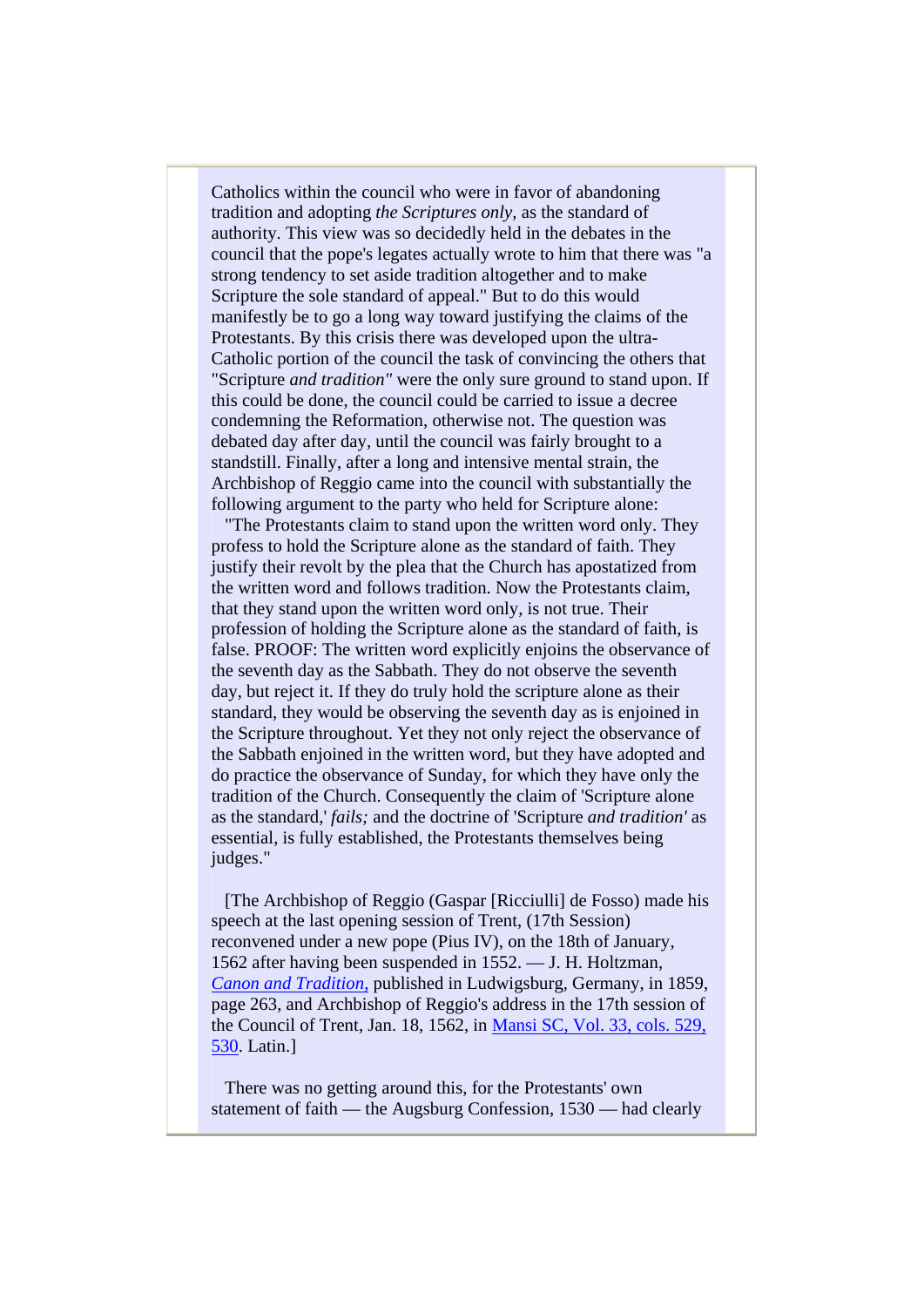admitted that "the observation of the Lord's day" had been appointed by "the Church" only.

[**Article XXVIII: Of Ecclesiastical Power.** 33. They refer to the Sabbath-day as having been changed into the Lord's Day, contrary to the Decalog, as it seems. Neither is there any example whereof they make more than concerning the changing of the Sabbath-day. Great, say they, is the power of the Church, since it has dispensed with one of the Ten Commandments! ]

 The argument was hailed in the council as of Inspiration only; the party for "Scripture alone," surrendered; and the council at once unanimously condemned Protestantism and the whole Reformation as only an unwarranted revolt from the communion and authority of the Catholic Church; and proceeded, April 8, 1546, "to the promulgation of two decrees, the first of which, enacts under anathema, that Scripture *and tradition* are to be received and venerated equally, and that the deutero-canonical [the apocryphal] books are part of the canon of Scripture. The second decree declares the Vulgate to be the sole authentic and standard Latin version, and gives it such authority as to supersede the original texts; forbids the interpretation of Scripture contrary to the sense received by the Church, 'or even contrary to the unanimous consent of the Fathers,'" etc. (7)

 This was the inconsistency of the Protestant practice with the Protestant profession that gave to the Catholic Church her longsought and anxiously desired ground upon which to condemn Protestantism and the whole Reformation movement as only a selfishly ambitious rebellion against the Church authority. And in this vital controversy the key, the chiefest and culminative expression, of the Protestant inconsistency was in the rejection of the Sabbath of the Lord, the seventh day, enjoined in the Scriptures, and the adoption and observance of the Sunday as enjoined by the Catholic Church.

 And this is today the position of the respective parties to this controversy. Today, as this document shows, this is the vital issue upon which the Catholic Church arraigns Protestantism, and upon which she condemns the course of popular Protestantism as being "indefensible", self-contradictory, and suicidal." What will these Protestants, what will this Protestantism, do?]

(7) See the proceedings of the Council; Augsburg Confession; and Encyclopaedia Britannica, article "Trent, Council of."

 Should any of the Rev. Parsons, who are habituated to howl so vociferously over every real or assumed desecration of that pious fraud, *the Bible Sabbath,* think well of entering a protest against our logical and scriptural dissection of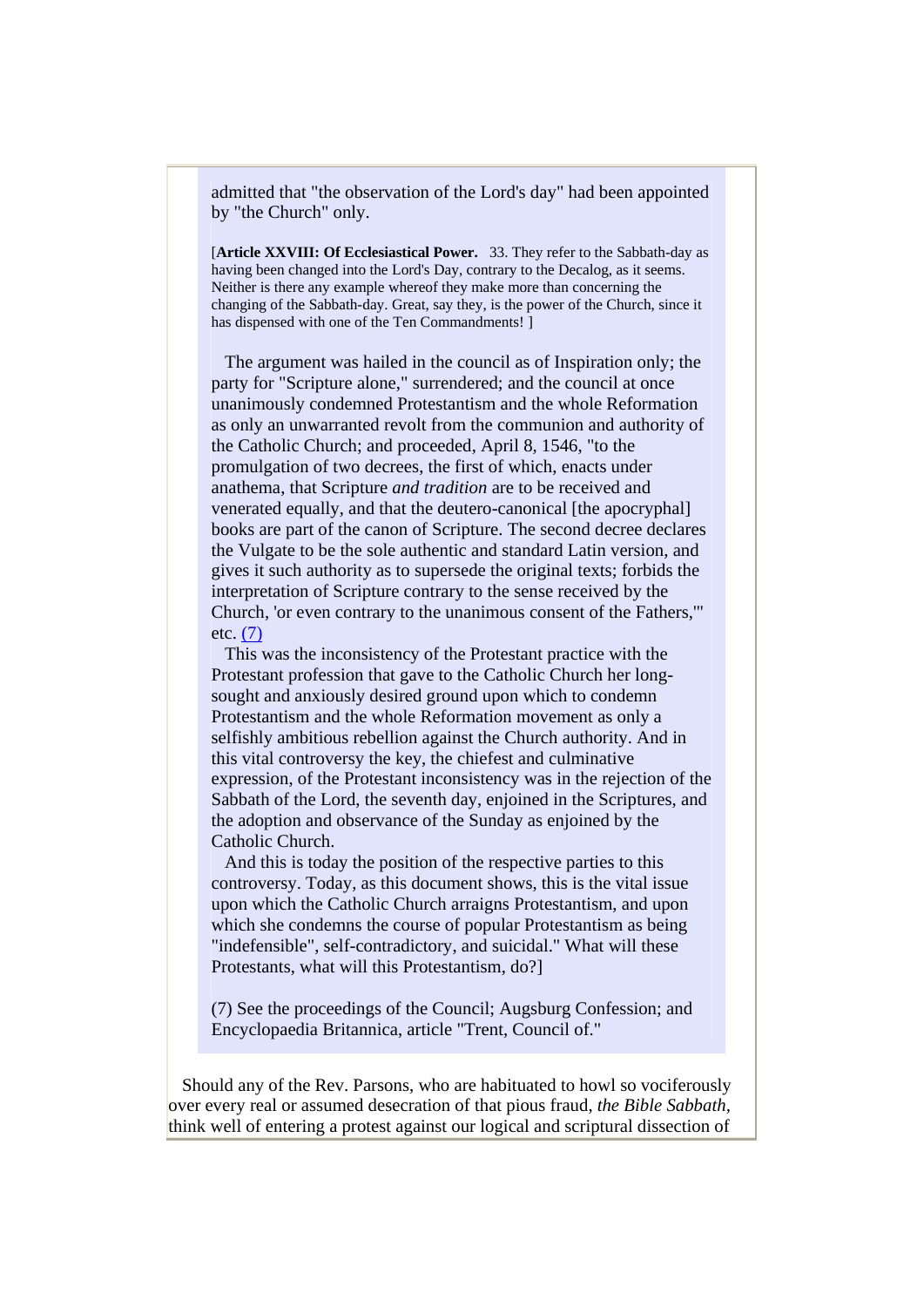their mongrel pet, we can promise them that any reasonable attempt on their part to gather up the "disjecta membra" of the hybrid, and to restore to it a galvanized existence, will be met with genuine cordiality and respectful consideration on our part. But we can assure our readers that we know these reverend howlers too well to expect a solitary bark from them in this instance.

 And they know us too well to subject themselves to the mortification which a further dissection of this anti-scriptural question would necessarily entail. Their policy now is to "lay low," and they are sure to adopt it.

#### APPENDIX I

 These articles are reprinted, and this leaflet is sent forth by the publishers, because it gives from an undeniable source and in no uncertain tone, the latest phase of the Sunday-observance controversy, which is now, and which indeed for some time has been, not only a national question with the leading nations, but also an international question. Not that we are glad to have it so; *we would that it were otherwise.* We would that Protestants everywhere were so thoroughly consistent in profession and practice that there could be no possible room for the relations between them and Rome ever to take the shape which they have now taken.

 But the situation in this matter is now as it is herein set forth. There is no escaping this fact. It therefore becomes the duty of the **International Religious Liberty Association** to make known as widely as possible the true phase of this great question as it now stands. Not because we are pleased to have it so, but because it is so, whatever we or anybody else would or would not be pleased to have.

 It is true that we have been looking for years for this question to assume precisely the attitude which it has now assumed, and which is so plainly set forth in this leaflet. We have told the people repeatedly, and Protestants especially, and yet more especially have we told those who were advocating Sunday laws and the recognition and legal establishment of Sunday by the United States, that in the course that was being pursued they were playing directly into the hands of Rome, and that as certainly as they succeeded, they would inevitably be called upon by Rome, and Rome in possession of power too, to render to her an account as to why Sunday should be kept. This, we have told the people for years, would surely come. And now that it *has* come, it is only our duty to make it known as widely as it lies in our power to do.

 It may be asked, Why did not Rome come out as boldly as this before? Why did she wait so long? It was not for her interest to do so before. When she should move, she desired to move with power, and power as yet she did not have. But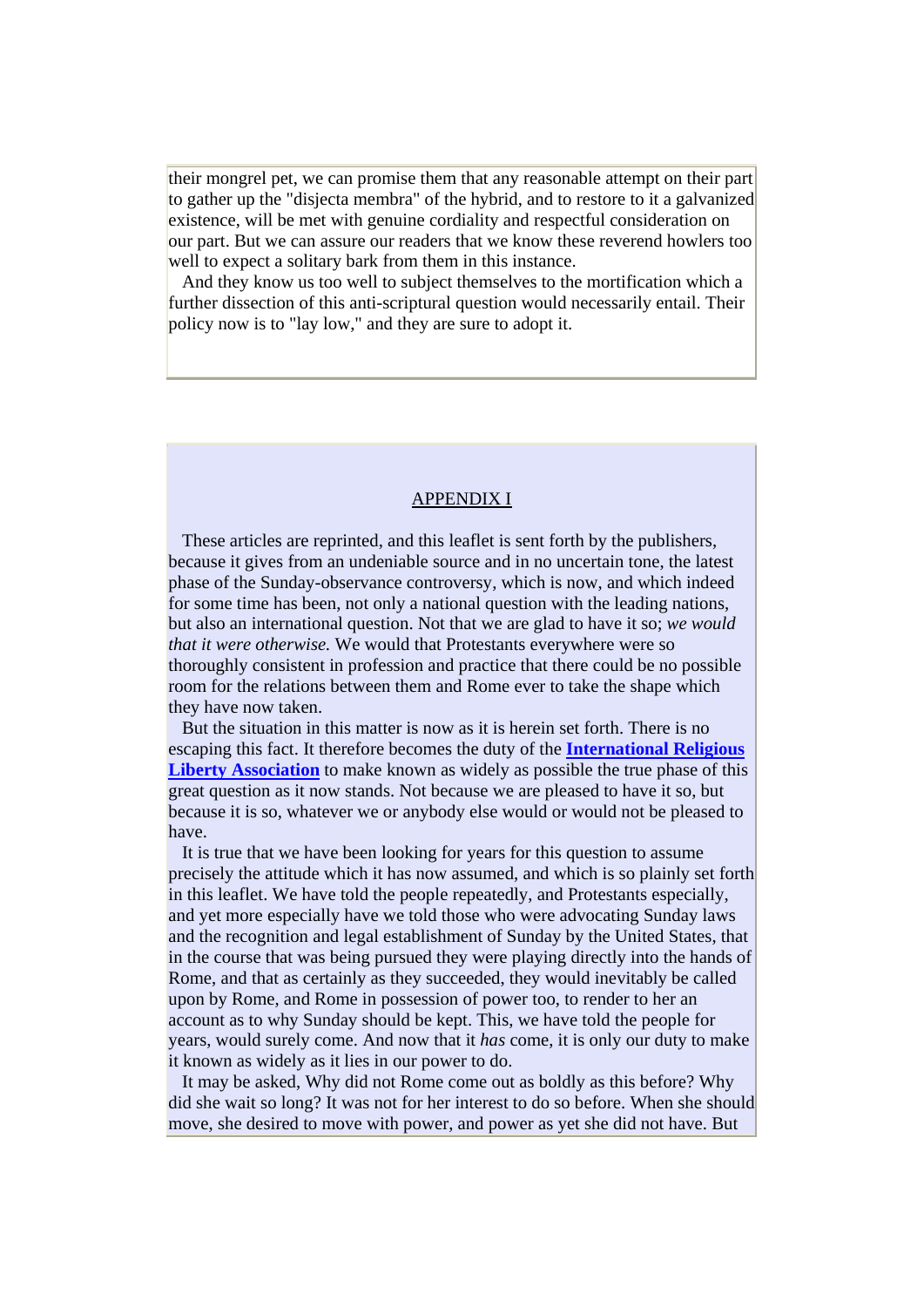in their strenuous efforts for the national, governmental recognition and establishment of Sunday, the Protestants of the United States were doing more for her than she could possibly do for herself in the way of getting governmental power into her hands. This she well knew, and therefore only waited. And now that the Protestants, in alliance with her, have accomplished the awful thing, she at once rises up in all her native arrogance and old-time spirit, and calls upon the Protestants to answer to her for their observance of Sunday. This, too, she does because she is secure in the power which the Protestants have so blindly placed in her hands. In other words, the power which the Protestants have thus put into her hands she will now use to their destruction. Is any other evidence needed to show that the *Catholic Mirror* (which means the Cardinal and the Catholic Church in America) has been waiting for this, than that furnished on page 21 of this leaflet? Please turn back and look at that page, and see that quotation clipped from the New York *Herald* in 1874, and which is now brought forth thus. Does not this show plainly that that statement of the Methodist bishops, the *Mirror*, all these nineteen years, has been keeping for just such a time as this? And more than this, the Protestants will find more such things which have been so laid up, and which will yet be used in a way that will both surprise and confound them.

 This at present is a controversy between the Catholic Church and Protestants. As such only do we reproduce these editorials of the CATHOLIC MIRROR. The points controverted are points which are claimed by Protestants as in their favor. The argument is made by the Catholic Church; the answer devolves upon those Protestants who observe Sunday, not upon us. We can truly say, "This is none of our funeral." If they do not answer, she will make their silence their confession that she is right, and will act toward them accordingly. If they do answer, she will use against them their own words, and as occasion may demand, the power which they have put into her hands. So that, so far as she is concerned, whether the Protestant answer or not, it is all the same. And how she looks upon them henceforth is clearly manifested in the challenge made in the last paragraph of the reprint articles.

 There is just one refuge left for the Protestants. that is to take their stand squarely and fully upon the "written word only," "the Bible and the Bible alone," and thus upon the Sabbath of the Lord. Thus acknowledging no authority but God's, wearing no sign but His (Eze. 20:12, 20), obeying His command, and shielded by His power, they shall have the victory over Rome and all her alliances, and stand upon the sea of glass, bearing the harps of God, with which their triumph shall be forever celebrated. (Revelation 18, and 15:2-4.)

 It is not yet too late for Protestants to redeem themselves. Will they do it? Will they stand consistently upon the Protestant profession? or will they still continue to occupy the "indefensible, self-contradictory, and suicidal" position of professing to be Protestants, yet standing on Catholic ground, receiving Catholic insult, and bearing Catholic condemnation? Will they indeed take the written word only, the Scripture alone, as their sole authority and their sole standard? or will they still hold the "indefensible, self-contradictory, and suicidal" doctrine and practice of following the authority of the Catholic Church and of wearing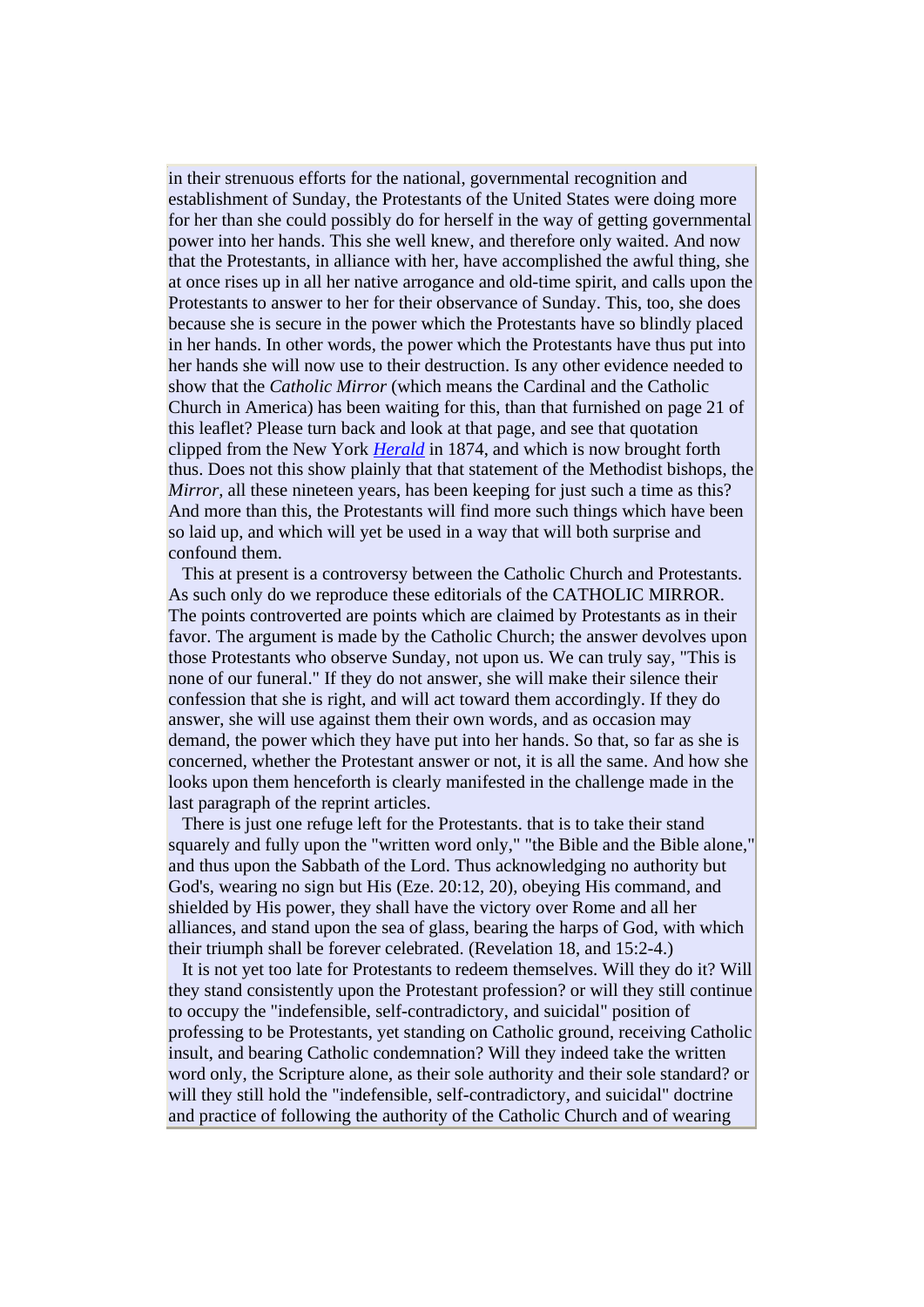the sign of her authority? Will they keep the Sabbath of the Lord, the seventh day, according to Scripture? or will they keep the Sunday according to the tradition of the Catholic Church?

Dear reader, which will YOU do?

#### APPENDIX II

The following appeared in an editorial on pages 8 and 9 of the *Catholic Mirror* of Dec. 23, 1893:

# **THE CHRISTIAN SABBATH**

 THE GENUINE OFFSPRING OF THE UNION OF THE HOLY SPIRIT AND THE CATHOLIC CHURCH HIS SPOUSE. THE CLAIMS OF PROTESTANTISM TO ANY PART THEREIN PROVED TO BE GROUNDLESS, SELF-CONTRADICTORY, AND SUICIDAL

 We beg leave to invite the attention of our readers to our advertisement in this issue, of the above pamphlet of 32 pages, containing four editorial articles published in the columns of THE MIRROR in our issues of 2nd, 9th, 16th, and 23rd of September of this year. The daily appeals to us, from all sections of the country, for copies of the above issues, very soon exhausted the supply on hand, and we were obliged last month to issue a reprint of the articles in the issues of Nov 18th and 25th, to meet the wishes of our subscribers.

 This arrangement failing to meet the persistent and increasing demand for additional copies of the articles we deemed it necessary to issue the same in pamphlet form, revised and enlarged by the writer, whose attention had been called to the propriety of developing more fully the spiritual grounds of the argument sustaining the command of the Redeemer to [pg. 9] hear the voice of His church as they would His own. "He that heareth you heareth me." The avidity with which these editorials have been sought, and the appearance of a reprint of them by the **International Religious Liberty Association**, published in Chicago, entitled, 'Rome's Challenge: Why Do Protestants Keep Sunday?' and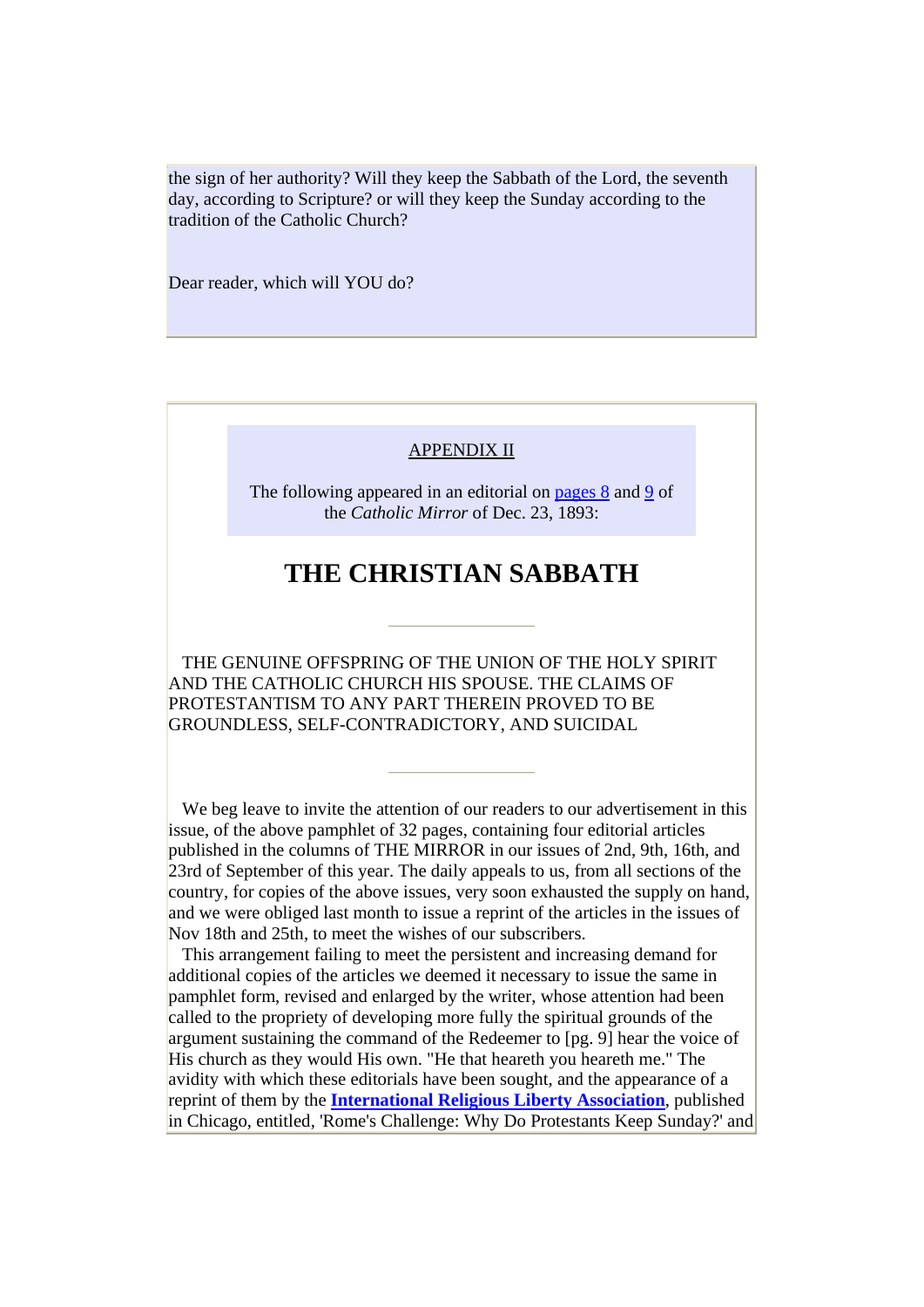offered for sale in Chicago, New York, California, Tennessee, London, Australia, Cape Town, Africa, and Ontario, Canada, together with the continuous demand, have prompted the *Mirror* to give permanent form to them, and thus comply with the demand.

 The pages of this brochure unfold to the reader one of the most glaringly conceivable contradictions existing between the practice and the theory of the Protestant world, and unsusceptible of any rational solution, the theory claiming the Bible alone as teacher, which unequivocally and most positively commands Saturday to be kept 'holy,' whilst their practice proves that they utterly ignore the unequivocal requirements of their teacher, the Bible, and occupying Catholic ground for three centuries and a half, by the abandonment of their theory, they stand before the world today the representatives of a system the most indefensible, self-contradictory, and suicidal that can be imagined.

 We feel that we cannot interest our readers more than to produce the 'Appendix' (8) which the International Religious Liberty Association, and ultra-Protestant organization, has added to the reprint of our articles. The perusal of the Appendix will confirm the fact that our argument is unanswerable, and that the only recourse left to the Protestants is either to retire from Catholic territory where they have been squatting for three centuries and a half, and accepting their own teacher, the Bible, in good faith, as so clearly suggested by the writer of 'Appendix,' commence forth-with to keep the Saturday, the day enjoined by the Bible from Genesis to Revelation; or, abandoning the Bible as their sole teacher, cease to be squatters, and a living contradiction of their own principles, and taking out letters of adoption as citizens of the kingdom of Christ on earth — His Church — be no longer victims of self-delusive and necessary selfcontradiction.

 "The arguments contained in this pamphlet are firmly grounded on the word of God, and having been closely studied with the Bible in hand, leave no escape for the conscientious Protestant except the abandonment of Sunday worship and the return to Saturday, commanded by their teacher, the Bible, or, unwilling to abandon the tradition of the Catholic Church, which enjoins the keeping of Sunday, and which they have accepted in direct opposition to their teacher, the Bible, consistently accept her in all her teachings. Reason and common sense demand the acceptance of one or the other of these alternatives; either Protestantism and the keeping of Saturday, or Catholicity and the keeping of Sunday. Compromise is impossible."

(8) At the close of this editorial, Appendix I of this pamphlet was reprinted in full.  $-$  ED.

Below is the cover of the *Catholic Mirror* pamphlet reprint of the above editorials, to which was added the following preface: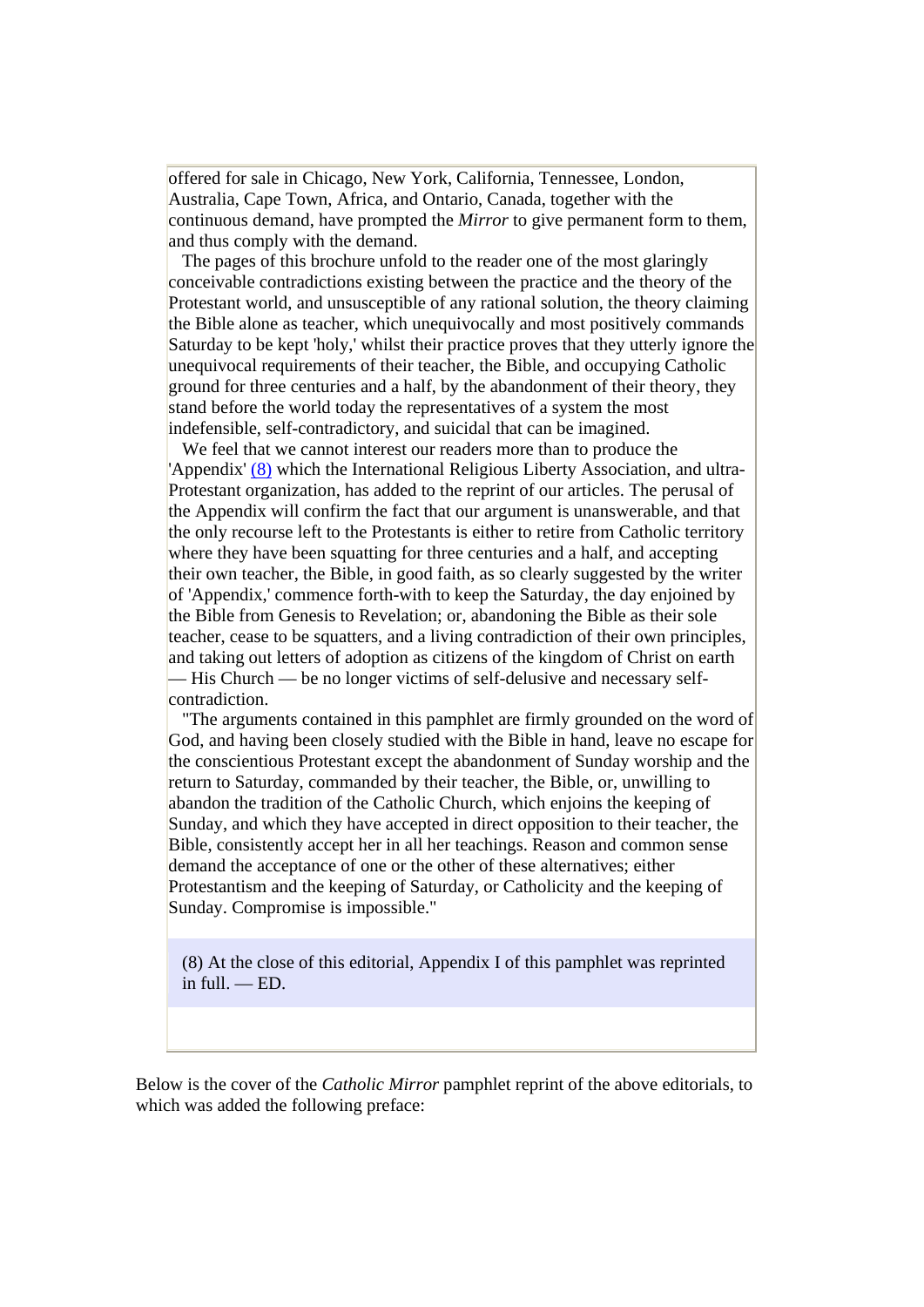

#### **PREFACE**

 The contents of this pamphlet embrace four editorials which appeared in the columns of the CATHOLIC MIRROR in four successive issues of the paper, viz: on the 3rd, 9th, 16th and 23d of September, 1893. The unprecedented demand for copies of the above dates soon exhausted the issues, whilst to meet all further requests a reprint of them for the benefit of subscribers. availing ourselves of the opportunity to furnish them to all applicants in the present form.

 A reprint of these articles has been issued by the International Religious Liberty Association, in Michigan, in a pamphlet of thirtytwo pages, available in London, England; Australia; Cape Town, Africa; Toronto, Ontario; and in Michigan, New York, California and Tennessee.

 Whilst the Protestant world evinces so profound an interest in these Catholic productions, we feel that the Catholics of the country should have within their reach arguments unanswerable by the opponents of our religion, placing it in an impregnable position, whilst they expose the utterly indefensible condition to which they have reduced Protestantism. With this view of the matter, we respectfully place it pages before our readers, anticipating both profit and pleasure to them in their perusal.

> THE CATHOLIC MIRROR. PUBLISHERS.